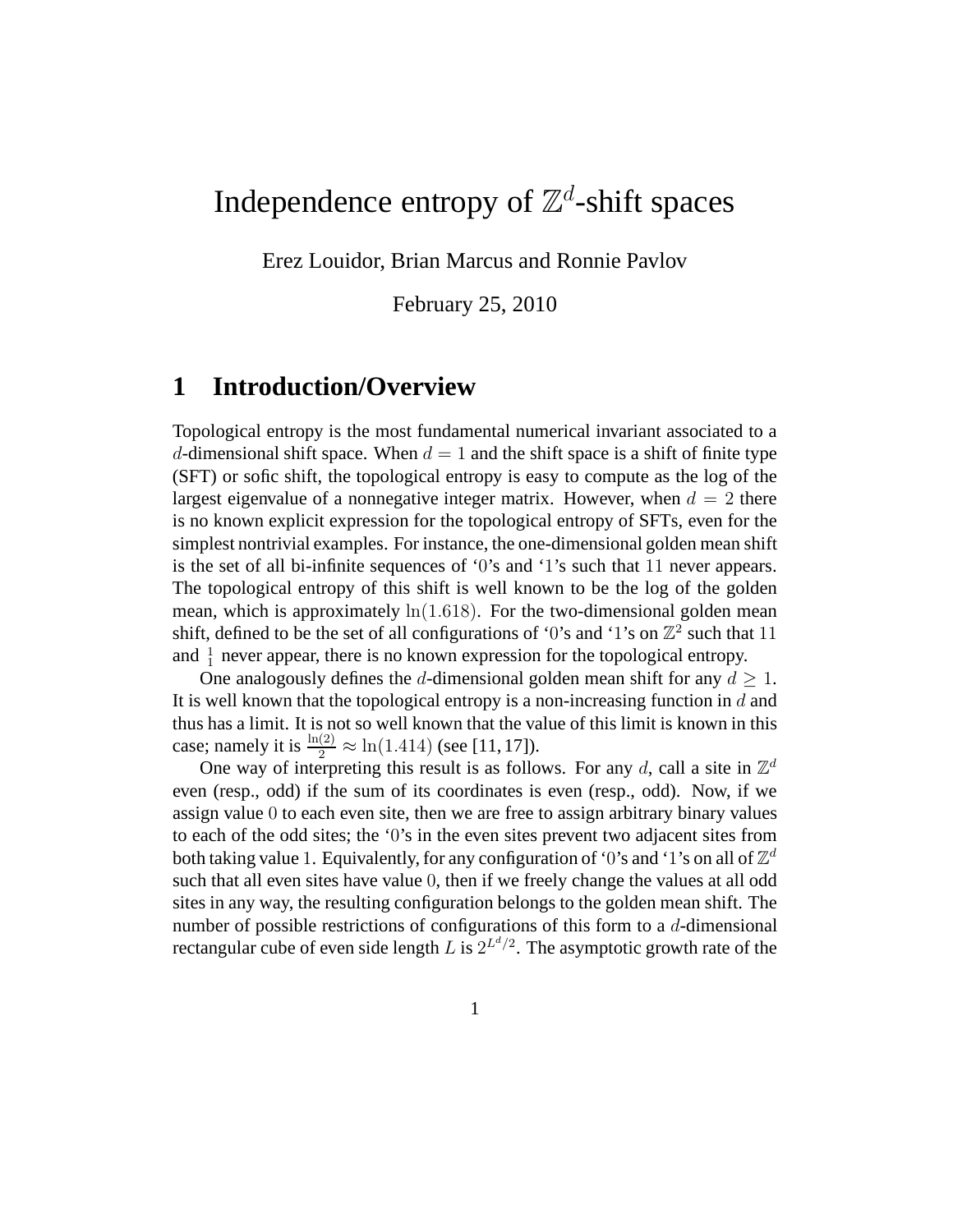number of such configurations, as  $L \to \infty$ , is  $\frac{\ln(2)}{2}$ . Thus, in any dimension, we get a contribution of  $\frac{\ln(2)}{2}$  to the topological entropy of the *d*-dimensional golden mean shift. We call this quantity the "independence entropy" of the golden mean shift since it arises from independently choosing values at a maximal collection of specified sites, while fixing values at other sites. Note that the independence entropy is exactly the limiting entropy of the d-dimensional golden mean shift.

It is not hard to show that the topological entropy of the d-dimensional golden mean shift dominates its independence entropy and we show that for all  $d$ , there is a strict gap; evidently, this gap vanishes as  $d \to \infty$ .

In this paper, we define a general notion of independence entropy for an arbitrary d-dimensional shift space X over an arbitrary finite alphabet  $A$  (Section 4), using an associated "multi-choice" shift space (introduced in Section 3). The alphabet of this shift space is the collection of non-empty subsets of  $A$ , and a configuration is allowed if and only if whenever one replaces each symbol  $S \subseteq A$ with any element of  $S$ , one obtains an allowed configuration in  $X$ .

In Section 4, we observe that the topological entropy of a shift space always dominates its independence entropy and show that the independence entropy can be computed explicitly for any 1-dimensional sofic shift.

In Section 5, we introduce the notion of an "axial product" of  $d$  1-dimensional shift spaces  $X_i$  over the same alphabet: namely, the d-dimensional shift space consisting of all configurations whose restriction to every "row" in the  $i$ -th direction belongs to  $X_i$ , for each  $i = 1, \ldots, d$ . For example, the *d*-dimensional golden mean shift is the axial product of d copies of the 1-dimensional golden mean shift. We show that the independence entropy of the axial product is dominated by the minimum of the independence entropies of the  $X_i$ . In the isotropic case, i.e., when all the  $X_i$  are the same shift space (call it X), we show that the the independence entropy of the axial product is the same as that of  $X$ . So, in the isotropic case, the independence entropy does not change with the dimension, and is dominated by the limiting (as  $d \to \infty$ ) topological entropy.

As mentioned above, for the golden mean shifts, as d tends to infinity, the gap between topological entropy and independence entropy disappears. In Section 6, we show that this holds for some general classes of shifts of finite type as well as for a specific example, the 3-checkerboard SFT, thereby answering a question posed in [6]. For this SFT, as well as the golden mean shift, we also show that the d-dimensional topological entropy converges exponentially, and we compute the exact exponent of convergence (this is an improvement on an upper bound on the exponent given in [11]). We do not know of any example of a 1-dimensional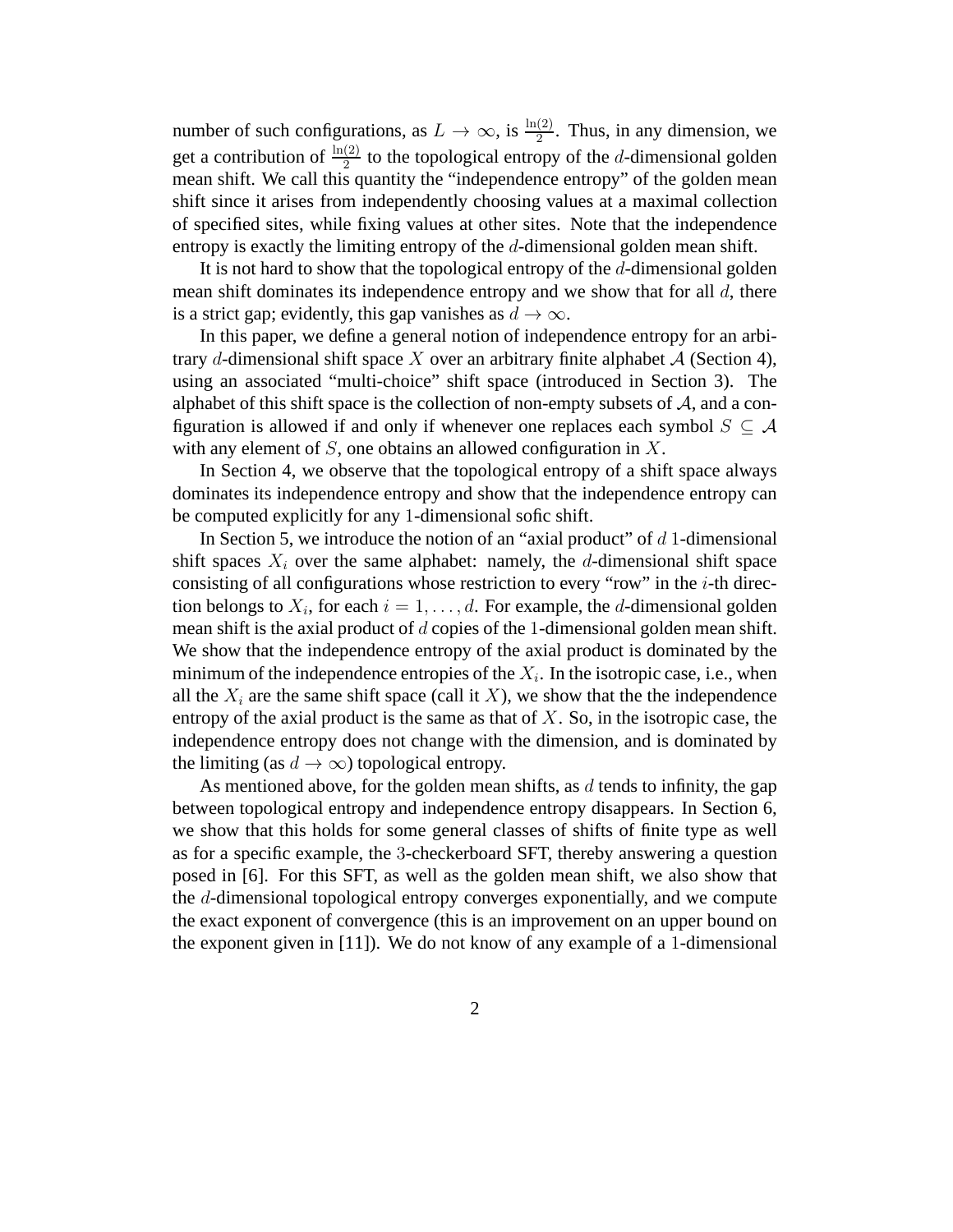shift space where the limiting topological entropy is not equal to the independence entropy.

A d-dimensional shift space may naturally be regarded as a topological  $\mathbb{Z}^d$ action with  $d$  generators: namely, the unit shifts in each of the  $d$  dimensions. As described above, a 1-dimensional shift space  $X$  defines a  $d$ -dimensional shift space, namely the isotropic axial product. In the "limit," X also defines an action of  $\mathbb{Z}^{\mathbb{N}}$  on a sort of infinite dimensional isotropic axial product, and we note that the limiting topological entropy coincides with the topological entropy of this action (see [16] for an introduction to topological entropy of general amenable group actions).

Finally, we remark that our work was motivated by a scheme, known as "constrained systems with unconstrained positions," for combining error-correcting codes and modulation codes in magnetic recording [4, 15, 18, 19, 21]. The rough idea there is that a 1-dimensional SFT or sofic shift over  $\{0, 1\}$  represents a set of allowable sequences that can be recorded along data tracks in a storage medium. Various physical considerations dictate constraints that define the shift space. While these constraints substantially reduce the likelihood of error introduced in the reading process, some errors are unavoidable due to imperfections and noise in the components. Thus, it is desirable to have some error-correcting (ECC) capability. This can be achieved by reserving some specific positions for ECC parity bits, which are computed based on the values in other positions. Since the parity bits are not known in advance, it is necessary that any selection of '0's and '1's be allowed in those positions, without violating the constraints of the shift space, so that the desired constraints on recorded sequences still hold. This results in a very special type of multi-choice shift space.

## **2 Definitions**

We begin with some definitions from symbolic dynamics and graph theory.

Let A be a finite alphabet, and fix a positive integer d. For a subset  $P \subseteq \mathbb{Z}^d$ , a *configuration on* P *over* A is a mapping  $x : P \to A$ . For any such x and  $i \in P$  we denote the element of A corresponding to **i** by  $x_i$  or  $x(i)$ . A *shift* of a configuration x on  $B \subseteq \mathbb{Z}^d$  over A is the configuration y on  $o+B=\{j+o : j\in B\}$  over A given by  $y_{j+o} = x_j$ , j∈B, for some o∈ $\mathbb{Z}^d$ . For two configurations  $x \in A^P$  and  $y \in A^Q$ , where  $P, Q \subset \mathbb{Z}^d$  are disjoint, we denote by  $x \cup y$  the configuration on  $P \cup Q$  satisfying  $(x\cup y)|_P = x$  and  $(x\cup y)|_Q = y$ . A configuration is finite if it is on a finite set. We say that a configuration x on a set  $P$  *appears* in a configuration  $y$  if there exists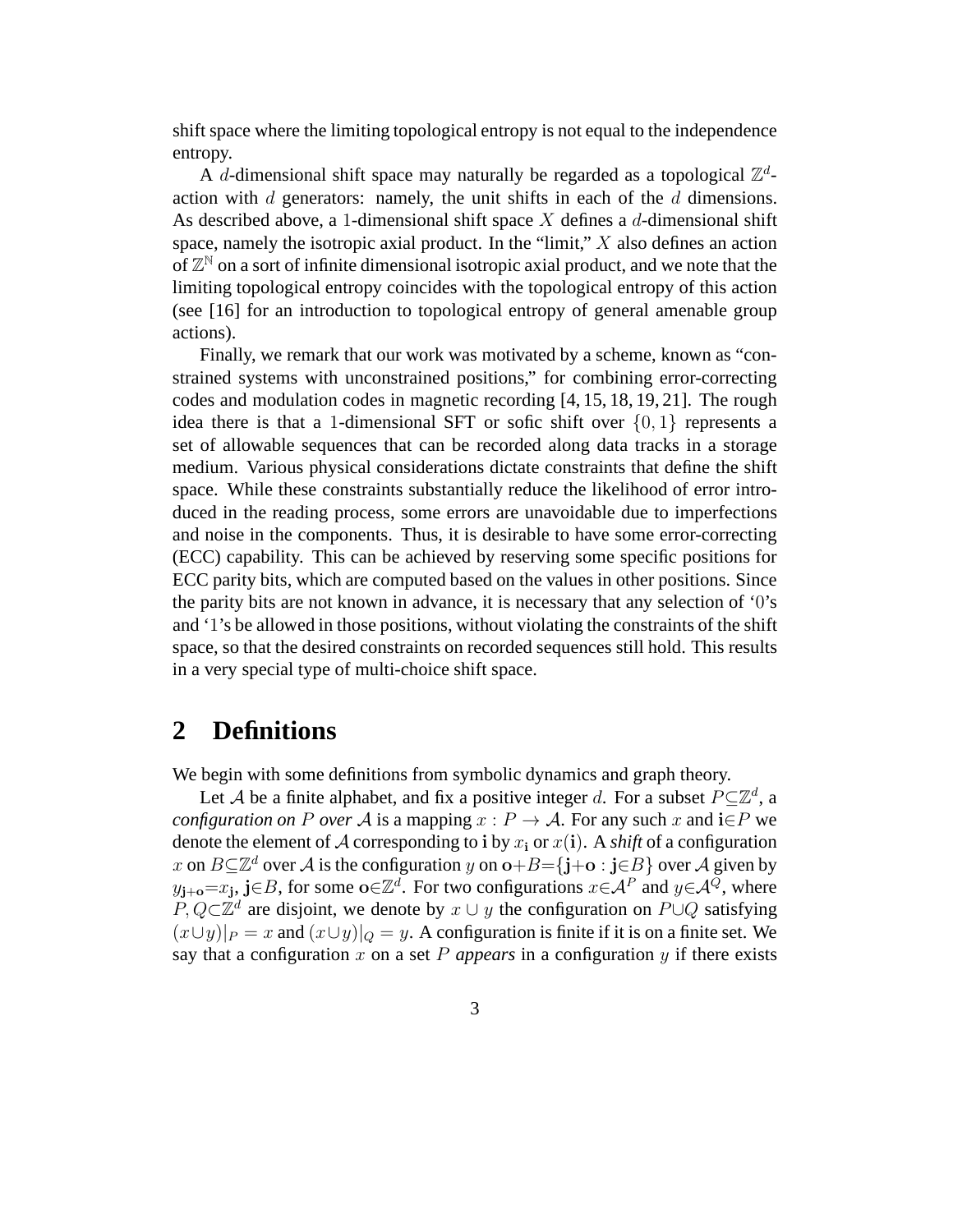o∈ $\mathbb{Z}^d$  such that for all i∈P,  $y_{i+o} = x_i$ . For a set F of finite configurations, the  $\mathbb{Z}^d$ *shift space over* A *defined by* F, denoted  $X_F$ , is the set of all configurations on  $\mathbb{Z}^d$  over A which do not have a configuration of F appearing in them. The set F is usually called a *forbidden list*. A  $\mathbb{Z}^d$  shift space X is called a *shift of finite type* (abbreviated SFT) if it can be defined by a finite forbidden list. A  $\mathbb{Z}^d$  shift space is *sofic* if there exists an alphabet  $A'$ , a  $\mathbb{Z}^d$ -SFT X' over  $A'$ , and a mapping  $\psi : A' \to A'$ A such that  $X = \left\{ x \in \mathcal{A}^{\mathbb{Z}^d} : \text{there exists } x' \in X' \text{ s.t. for all } i \in \mathbb{Z}^d, x_i = \psi(x'_i) \right\}.$  Let X be a  $\mathbb{Z}^d$  shift space. A configuration x on some set  $P \subset \mathbb{Z}^d$  is called *globally admissible* if it appears in an element of X. If X is defined by a forbidden list  $F$ , such a configuration x is called *locally admissible w.r.t*  $F$  if it does not contain an element of F. For a set  $P \subseteq \mathbb{Z}^d$ , we denote by  $B_P(X)$  the set of all globally admissible configurations on P. Local admissibility of finite configurations of a  $\mathbb{Z}^d$ -SFT is decidable: there is an algorithm that given a finite forbidden list  $\mathcal F$  and a finite configuration determines whether the configuration is locally admissible w.r.t F. When  $d = 1$ , there is also an algorithm for deciding global admissibility of a finite configuration; in contrast, such an algorithm does not exist for  $d\geq 2$  [2].

For an alphabet A, a word of length  $\ell$  is a configuration on  $\{0, \ldots, \ell-1\}$  over A. We use  $\varepsilon$  to denote the empty word and  $\mathcal{A}^*$  to denote the set of all words over A. We use the following conventional notation: for words  $x, y \in A^*$  and a nonnegative integer n, we use |x| to denote the length of x, xy to denote the word formed by "concatenating  $y$  to the end of  $x$ " in the usual sense, and  $x^n$  to denote the word formed by concatenating x to itself n times ( $x^0 = \varepsilon$ ). A Z-SFT is called an *m-step SFT* if it can be defined by a forbidden list of words  $\mathcal F$  such that the maximum length of a word in F is  $m+1$ . For a Z shift space over X, the *language* of X, denoted  $B(X)$ , is the set of all globally admissible words of X, that is  $B(X) = \bigcup_{\ell=0}^{\infty} B_{\{0,\ldots,\ell-1\}}(X)$ . For a word  $w \in B(X)$ , the *follower set* of w in X, denoted by  $F_X(w)$ , is defined by

$$
F_X(w) = \{z \in B(X) : wz \in B(X)\}.
$$

A  $\mathbb Z$  shift space is sofic if and only if it has only finitely many follower sets. Let  $G = (V, E)$  be a directed graph with a finite set of vertices V and finite set of edges E. For an edge  $e \in E$  we denote by  $\sigma(e)$  and  $\tau(e)$  the starting and terminating vertices of e in G. A bi-infinite path in G is a sequence  $(e_i)_{i=-\infty}^{\infty} \subseteq E$ of edges such that for all integers  $i, \tau(e_i) = \sigma(e_{i+1})$ . We also deal with finite paths, which are finite sequences  $(e_i)_{i=1}^{\ell} \subseteq E$  of some length  $\ell$  such that  $\tau(e_i) = \sigma(e_{i+1})$ for  $i = 1, \ldots, \ell-1$ . Such a path is said to *start* at the vertex  $\sigma(e_1)$  and *end* at the vertex  $\tau(e_\ell)$ . A *cycle* is a finite path that starts and ends at the same vertex.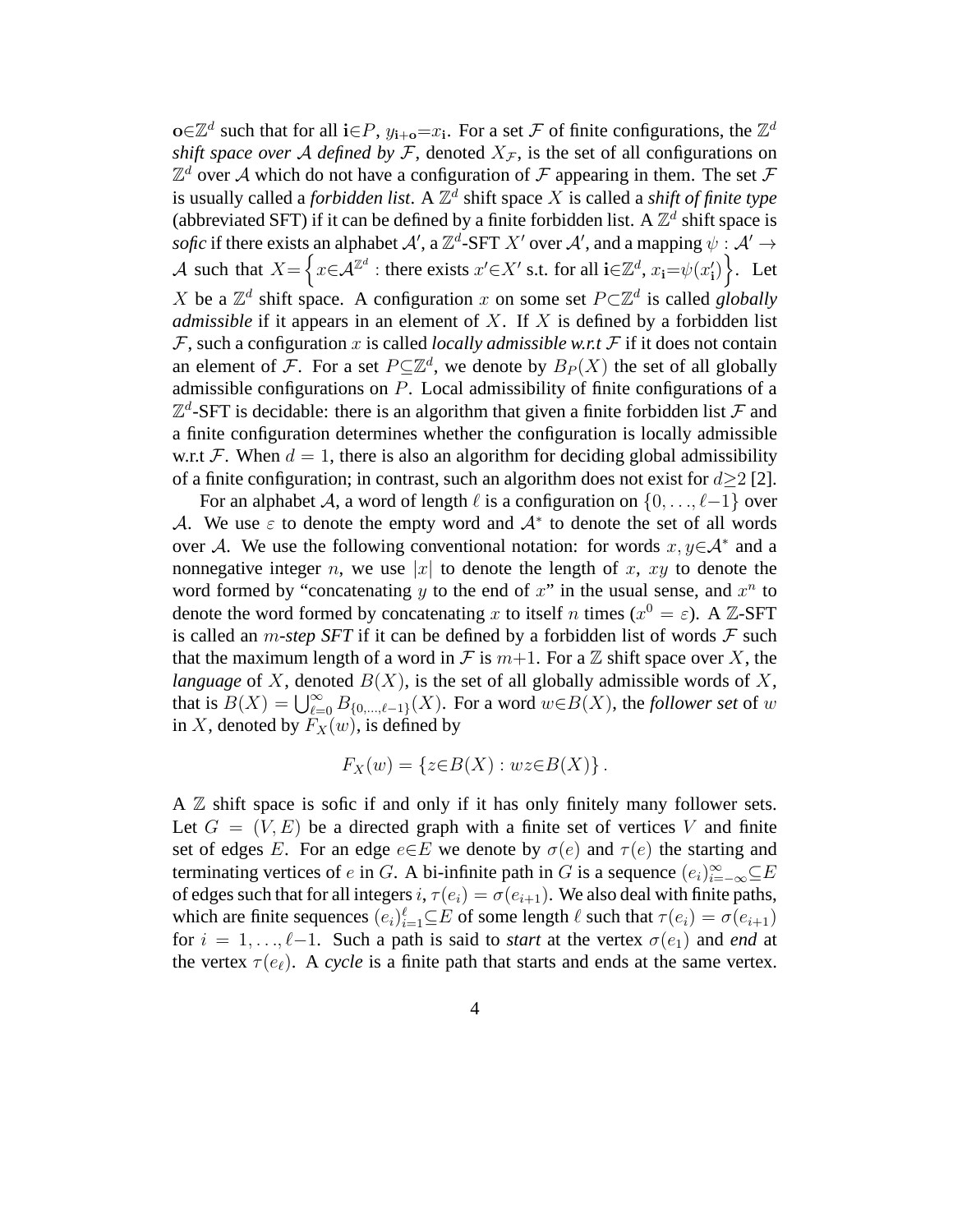A cycle  $(e_i)_{i=1}^{\ell}$  is *simple* if the vertices  $\tau(e_1), \ldots, \tau(e_{\ell})$  are distinct. The set of all bi-infinite paths in  $G$  is a  $\mathbb Z$  SFT over  $E$  called the *edge-shift defined by*  $G$ . A *labeled graph* G with edge labels in A is a pair  $(G, \mathcal{L})$  where  $G = (V, E)$  is a finite directed graph and  $\mathcal{L}: E \to \mathcal{A}$  is an edge-labeling function. The concepts of finite and bi-infinite paths of G are inherited from G. A bi-infinite path  $(e_i)_{i=-\infty}^{\infty}$  in G is said to *generate* the bi-infinite sequence  $(w_i)_{i=-\infty}^{\infty} \in \mathcal{A}^{\mathbb{Z}}$  if  $w_i = \mathcal{L}(e_i)$ . Similarly, a finite path of length  $\ell$  *generates* a word of length  $\ell$  over A. The set of all bi-infinite sequences generated by bi-infinite paths of  $\mathcal G$  is a  $\mathbb Z$  sofic shift. The labeled graph  $\mathcal G$  is called a *presentation* of this shift space. In fact every  $\mathbb Z$  sofic shift over  $\mathcal A$  has such a presentation. See [13] for proofs and more details on  $\mathbb Z$  shift spaces.

Finally, we use  $\mathbb N$  to denote the set of positive integers.

# **3 Multi-choice shift spaces**

For any finite alphabet A, let  $\hat{\mathcal{A}}$  denote the set of all nonempty subsets of A. Let X be a  $\mathbb{Z}^d$  shift space over A and for a configuration  $\hat{x}$  on  $P \subseteq \mathbb{Z}^d$  over  $\hat{\mathcal{A}}$ , define the set of "fillings" of  $\hat{x}$ , denoted  $\Phi(\hat{x})$ , by

$$
\Phi(\hat{x}) = \left\{ x \in \mathcal{A}^P : \text{For all } \mathbf{i} \in P, x_{\mathbf{i}} \in \hat{x}_{\mathbf{i}} \right\}
$$

$$
= \prod_{\mathbf{i} \in P} \hat{x}_{\mathbf{i}}
$$

We define the *multi-choice shift space corresponding to* X, denoted  $\hat{X}$ , by

$$
\hat{X} = \left\{ \hat{x} \in \hat{\mathcal{A}}^{\mathbb{Z}^d} : \Phi(\hat{x}) \subseteq X \right\}.
$$

It's easy to verify that if  $\mathcal F$  is a forbidden list defining X then the set

$$
\hat{\mathcal{F}} = \left\{ \hat{x} : \hat{x} \in \hat{\mathcal{A}}^P \text{ for some } P \subseteq \mathbb{Z}^d \text{ and } \Phi(\hat{x}) \cap \mathcal{F} \neq \emptyset \right\}
$$

is a forbidden list defining  $\hat{X}$ ; so  $\hat{X}$  is indeed a shift space over  $\hat{\mathcal{A}}$ . Note that if  $\mathcal F$  is finite then so is  $\mathcal{F}$ , and therefore the multi-choice shift space of an SFT is an SFT. In contrast, for  $d > 1$ , we don't know if the multi-choice shift space corresponding to a sofic shift is sofic. For  $d = 1$ , [19] shows that this true when  $A = \{0, 1\}$ . The proof can be generalized to larger alphabets, and for completeness we provide it in the next theorem.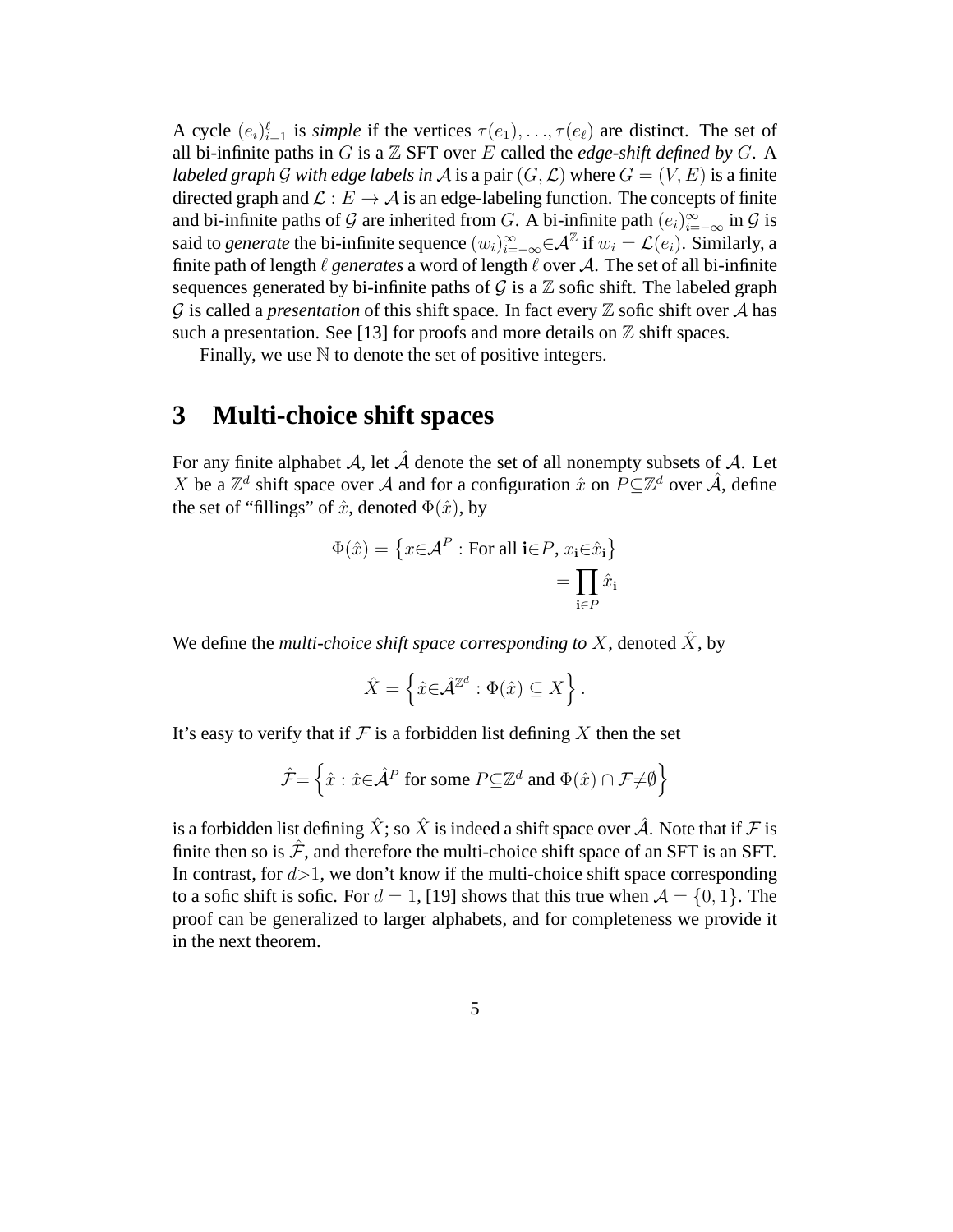**Theorem 1.** Let X be a  $\mathbb Z$  sofic shift over an alphabet A. Then  $\hat X$  is a  $\mathbb Z$  sofic shift  $over \rightarrow{A}$ *.* 

*Proof.* We construct a presentation  $\hat{\mathcal{G}} = ((V, E), \mathcal{L})$  for  $\hat{X}$ . The set of vertices V consists of all (finite) intersections of follower sets of words in  $X$ :

$$
V = \left\{ \bigcap_{i=1}^k F_X(w_i) : w_1, \dots, w_k \in B(X), k \in \mathbb{N} \right\}.
$$

Since  $X$  is sofic, this is a finite set. We proceed to define  $E$ . For a vertex  $v = \bigcap_{i=1}^k F_X(w_i) \in V$ , and symbol  $\hat{a} \in \hat{\mathcal{A}}$  with  $\hat{a} \subseteq v$ , define

$$
\delta(v, \hat{a}) = \bigcap_{a \in \hat{a}} \bigcap_{i=1}^{k} F_X(w_i a)
$$

(note that  $w_i a \in B(X)$  for every  $a \in \hat{a}$  and  $i = 1, 2, ..., k$ ). It's easy to verify that  $\delta(v, \hat{a}) = \{w \in A^* : aw \in v \text{ for all } a \in \hat{a}\}\$ , and therefore  $\delta(v, \hat{a})$  does not depend on the choice of k and  $w_1, \ldots, w_k$ . The set E is now defined by

$$
E = \{(v, \hat{a}, \delta(v, \hat{a})) : v \in V, \hat{a} \subseteq v\},\
$$

and for an edge  $e = (v, \hat{a}, \delta(v, \hat{a})) \in E$  we define  $\sigma(e) = v, \tau(e) = \delta(v, \hat{a})$  and  $\mathcal{L}(e) = \hat{a}$ . We claim that  $\hat{\mathcal{G}}$  is a presentation of  $\hat{X}$ . The following fact is handy for proving this and is easily verified by induction on the length of the word  $w$ .

**Fact 1.** *For any vertex*  $v = \bigcap_{i=1}^k F_X(w_i) \in V$  *and any word*  $w \in \hat{\mathcal{A}}^*$ *, there is a path starting at* v and generating w in  $\hat{G}$  if and only if  $\Phi(w) \subseteq v$ , in which case the path *ends at the vertex*  $\bigcap_{i=1}^{k} \bigcap_{z \in \Phi(w)} F_X(w_i z)$ *.* 

Now, let  $\hat{x} \in \hat{\mathcal{A}}^{\mathbb{Z}}$  be a bi-infinite sequence generated by a bi-infinite path  $(e_i)_{i=-\infty}^{\infty}$  of  $\hat{G}$ . We claim that  $\hat{x} \in \hat{X}$ . Otherwise, there must be an  $x \in \Phi(\hat{x})$  such that  $x \notin X$ . This implies that there exists a forbidden word z of X, j∈Z and a nonnegative integer *n* such that  $z = x_j \dots x_{j+n}$ . Consider the finite path  $(e_i)_{i=j}^{j+n}$  $_{i=j}^{j+n},$ and let  $\hat{z} = \hat{x}_j \dots \hat{x}_{j+n}$  be the word that it generates. Let  $v = \sigma(e_j)$  be the starting vertex of this path. By Fact 1,  $\Phi(\hat{z}) \subseteq v$ . Since clearly  $z \in \Phi(\hat{z})$ , it follows that  $z \in v$ , which implies  $z \in B(X)$ , a contradiction.

Conversely, let  $\hat{x} \in \hat{X}$ . Let  $i \in \mathbb{Z}$  and pick a nonnegative integer n. Set  $w =$  $\hat{x}_i \dots \hat{x}_{i+n}$ . By our assumption, clearly  $\Phi(w) \subseteq B(X)$ . Since  $B(X) = F(\varepsilon)$ , where  $\varepsilon$  denotes the empty word, it follows by Fact 1 that there is a path generating  $w = \hat{x}_i \cdot \hat{x}_{i+n}$  in  $\hat{G}$  starting at  $F(\varepsilon)$ . Since this is true for all such i and n, it follows by an application of König's Infinity Lemma that there is a bi-infinite path in  $\hat{G}$  generating  $\hat{x}$ .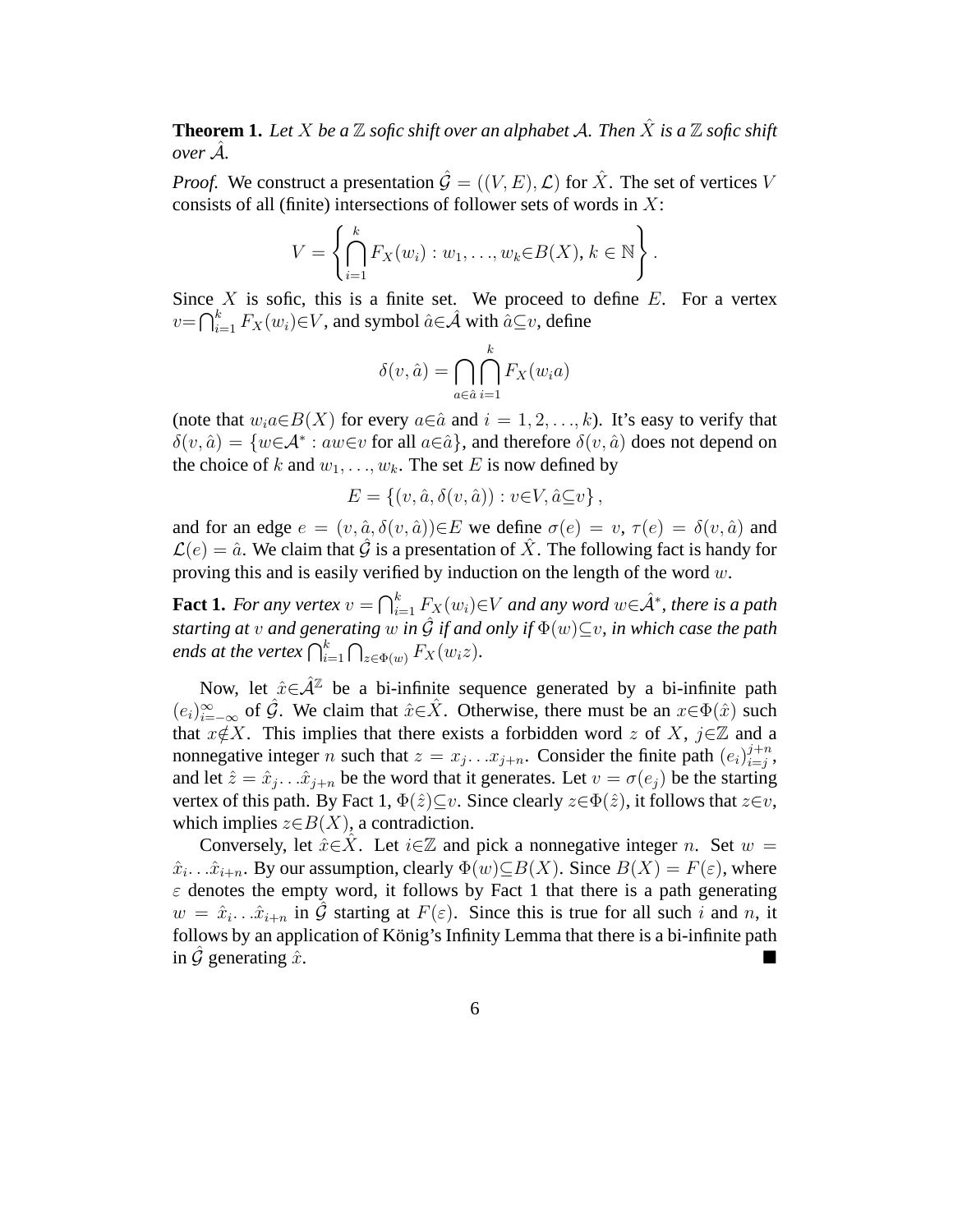#### **4 Independence Entropy**

In this section, we introduce the notion of "independence entropy" of a shift space. Roughly, this is the part of the entropy resulting from inter-symbol independence in elements of the shift space. We need the following generalization of Fekete's Subadditivity Lemma to multivariate functions.

For an *n*-tuple  $\mathbf{m} = (m_1, ..., m_n) \in \mathbb{N}^n$ , let  $[\mathbf{m}]$  denote the Cartesian product  $\prod_i \{0, \ldots, m_i-1\}$  and let  $d(\mathbf{m}_i) = \min\{m_1, \ldots, m_n\}$ . We say that a sequence of such n-tuples  $(m_i)_{i=1}^{\infty}$  diverges to  $\infty$ , denoted  $m_i\rightarrow\infty$ , if  $(d(m_i))_{i=1}^{\infty}$  diverges to  $\infty$ . Let  $\overline{\mathbb{R}}$  denote the extended real numbers  $\mathbb{R} \cup \{+\infty, -\infty\}$ . We say that a function  $f : \mathbb{N}^d \to \mathbb{R}$  has a limit  $L \in \mathbb{R}$ , denoted  $\lim_{m \to \infty} f(m) = L$ , if for every sequence  $(\mathbf{m}_i)_{i=1}^{\infty} \subseteq \mathbb{N}^d$  with  $\mathbf{m}_i \to \infty$ , we have  $\lim_{i \to \infty} f(\mathbf{m}_i) = L$ . We call a function  $f: \mathbb{N}^d \to [-\infty, \infty)$  *entry-wise subadditive*, if for any  $(m_1, ..., m_d) \in \mathbb{N}^d$ ,  $i \in \{1, 2, \ldots, d\}$  and  $n \in \mathbb{N}$ , it holds that

$$
f(m_1, ..., m_{i-1}, m_i+n, m_{i+1}, ..., m_d) \leq f(m_1, ..., m_d) +
$$
  
 $f(m_1, ..., m_{i-1}, n, m_{i+1}, ..., m_d).$ 

If  $f$  is an entry-wise subadditive function, then

$$
\lim_{\mathbf{m}\to\infty}\frac{f(\mathbf{m})}{|[\mathbf{m}]|}=\inf_{\mathbf{m}}\frac{f(\mathbf{m})}{|[\mathbf{m}]|},
$$

where for a set S we use |S| to denote the cardinality of S. See [3] for a proof.

Fix  $d \in \mathbb{N}$  and a finite alphabet A. Let X be a  $\mathbb{Z}^d$  shift space over A. It's easy to verify that the mapping  $\mathbf{m} \to \ln |B_{[\mathbf{m}]}(X)|$  for  $\mathbf{m} \in \mathbb{N}^d$  (we define  $\ln 0 = -\infty$ ) is entry-wise subadditive. The *topological entropy* of X, denoted  $h(X)$ , is given by

$$
h(X) = \lim_{m \to \infty} \frac{\ln |B_{[m]}(X)|}{|[m]|} \\
= \inf_{m} \frac{\ln |B_{[m]}(X)|}{|[m]|}.\n\tag{1}
$$

If we replace  $|B_{\text{[m]}}(X)|$  in the definition by the number of locally admissible patterns on [m] w.r.t some fixed forbidden list, the topological entropy remains the same. (See [5] or [8] for a proof in the case where X is a  $\mathbb{Z}^d$  SFT; the proof in [8] easily generalizes to the case where X is any  $\mathbb{Z}^d$  shift space.) The topological entropy is an important invariant of shift spaces (under a suitably defined notion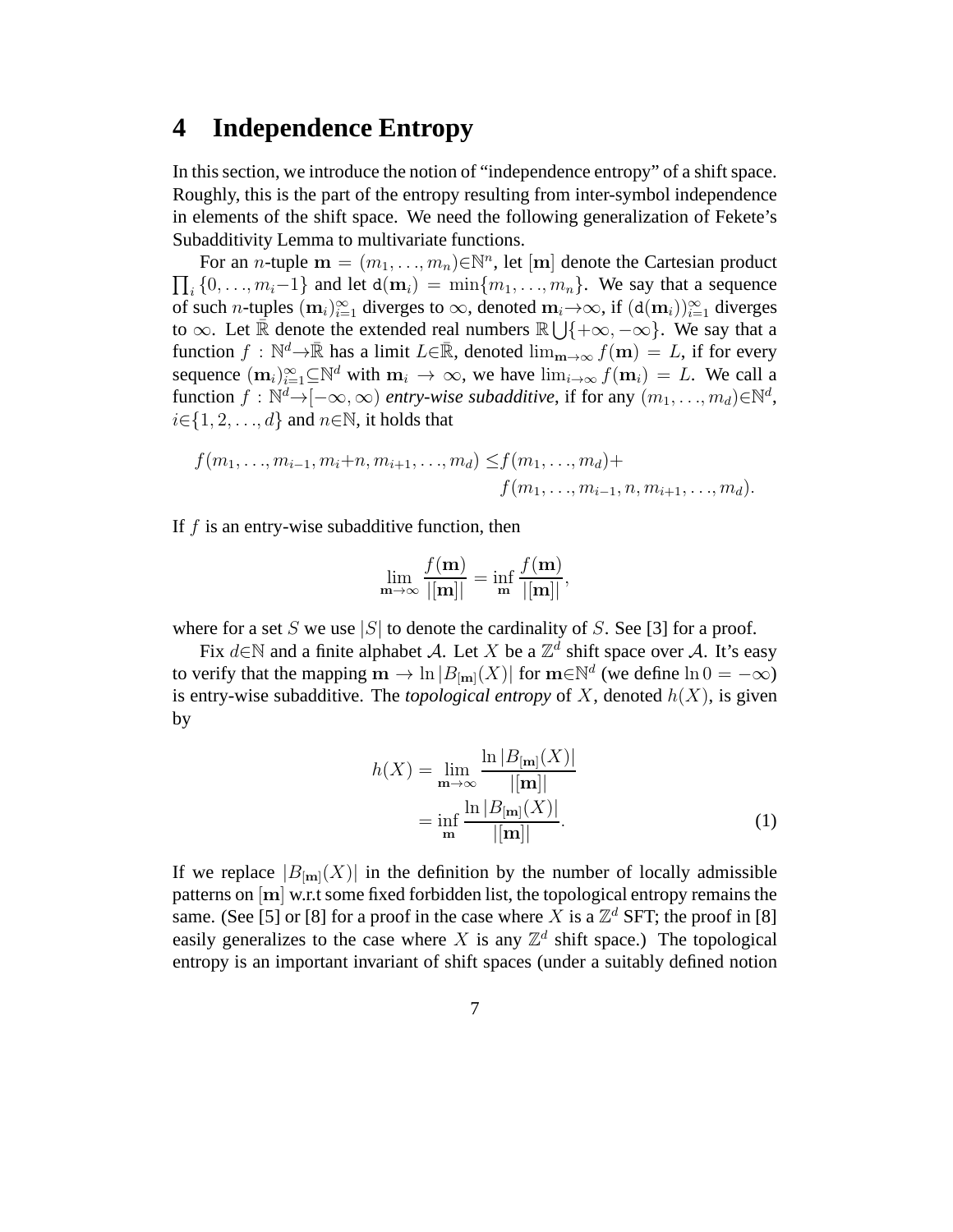of isomorphism). For a  $\mathbb Z$  sofic shift there is a closed formula (up to computing the largest root of a polynomial) for determining the topological entropy. In contrast, there is no algorithm for even determining whether the topological entropy of a general  $\mathbb{Z}^d$ -SFT with  $d>1$  is greater than  $-\infty$  (or equivalently whether the SFT is nonempty) [2]. There are only a few non-degenerate  $\mathbb{Z}^d$ -SFTs with  $d>1$  for which the topological entropy is known  $[1, 10, 12, 14, 20]$ .

We now define "independence entropy." For any  $d$ -tuple m and configuration  $\hat{w} \in B_{\text{[m]}}(X)$ , the real number  $\ln(|\Phi(\hat{w})|)/||\mathbf{m}||$  can be thought of as the contribution to the topological entropy resulting from independence between entries in elements of X as "captured" by  $\hat{w}$ . We define the independence entropy as the limit (as  $d(m) \rightarrow \infty$ ) of the maximum possible such contribution. Precisely, observe that the mapping  $\mathbf{m} \to \max\left\{\ln |\Phi(\hat{w})| \ : \ \hat{w} {\in} B_{[\mathbf{m}]}(\hat{X}) \right\}$  for  $\mathbf{m} {\in} \mathbb{N}^d$  is entry-wise subadditive. The *independence entropy* of X, denoted  $h_{ind}(X)$ , is defined by

$$
h_{\text{ind}}(X) = \lim_{\mathbf{m}\to\infty} \frac{\max\left\{\ln|\Phi(\hat{w})| \ : \ \hat{w}\in B_{[\mathbf{m}]}(\hat{X})\right\}}{|[\mathbf{m}]|}
$$

$$
= \inf_{\mathbf{m}} \frac{\max\left\{\ln|\Phi(\hat{w})| \ : \ \hat{w}\in B_{[\mathbf{m}]}(\hat{X})\right\}}{|[\mathbf{m}]|}
$$
(2)

We remark that [19] defines the independence entropy of a  $\mathbb Z$  sofic shift when  $A = \{0, 1\}$ . There it is called "maximum insertion rate" and the base of the logarithm in the definition is 2, rather then  $e$ .

We next prove some properties of the independence entropy. In [19, Theorem 18] it is shown how the independence entropy of a sofic  $\mathbb Z$  shift space can be determined from a presentation of  $\hat{X}$  when  $\mathcal{A} = \{0, 1\}$ . This result is easily generalized to larger alphabets and we state it in the next theorem.

**Theorem 2.** Let X be a  $\mathbb{Z}$  sofic shift over an alphabet A, and pick any presenta*tion*  $\hat{G} = ((V, E), \mathcal{L})$  *of*  $\hat{X}$ *. Then* 

$$
h_{\text{ind}}(X) = \max \left\{ \frac{\ln |\Phi(\hat{w})|}{|\hat{w}|} : \hat{w} \in \hat{X} \text{ is generated by a simple cycle of } \hat{\mathcal{G}} \right\}. \tag{3}
$$

*Proof.* We first note that the max on the right-hand side clearly exists, since the finite graph  $(V, E)$  can only have finitely many simple cycles. Denote the RHS of (3) by  $\nu^*$ . Let  $\hat{w}_*$  be a word generated by a simple cycle of  $\hat{\mathcal{G}}$  such that  $\nu^* = (\ln |\Phi(\hat{w}_*)|)/|\hat{w}_*|$ . Set  $\ell = |\hat{w}_*|$ . For any  $n \in \mathbb{N}$ , clearly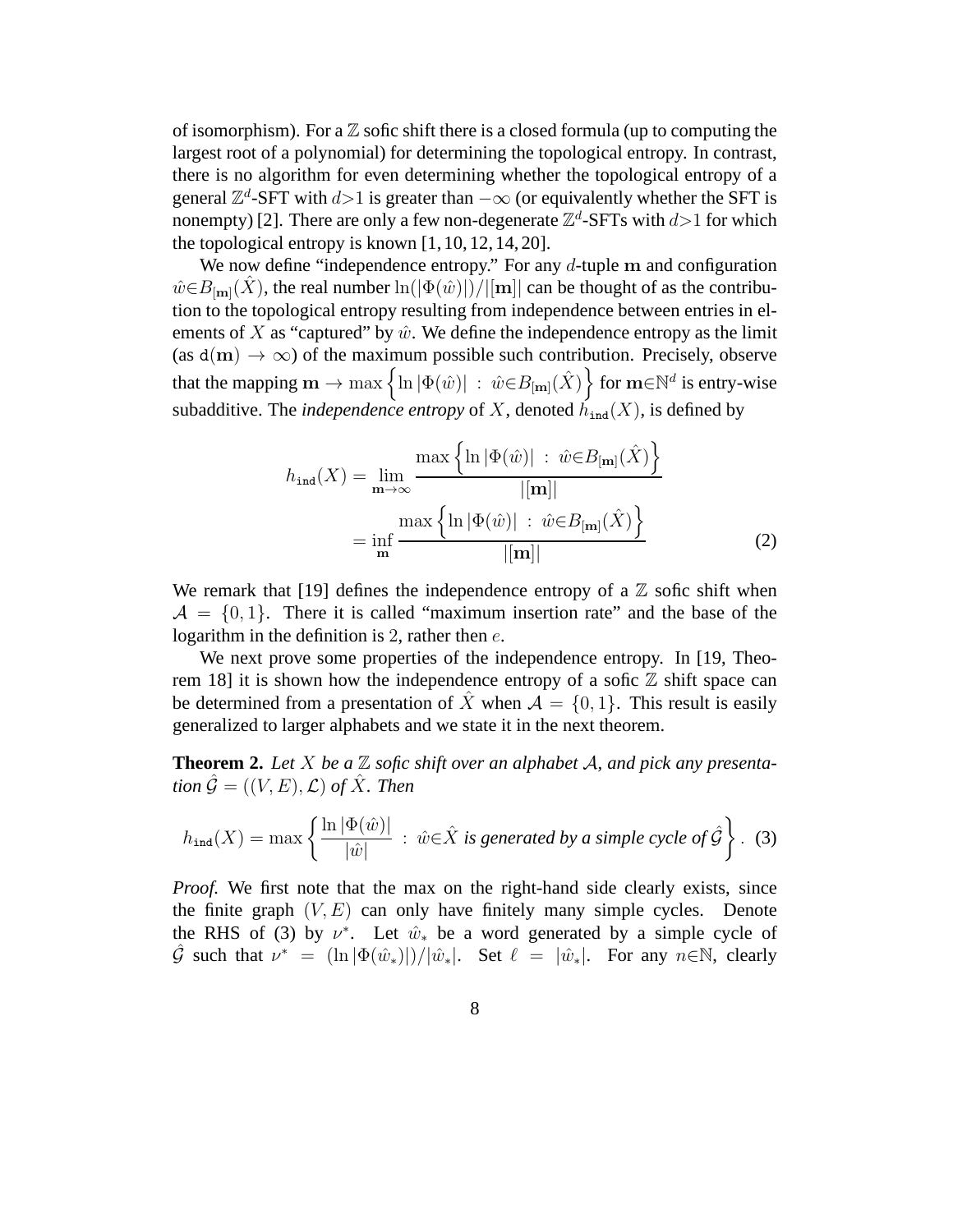$\hat{w}_*^n \in B_{[n\ell]}(\hat{X})$  and  $(\ln |\Phi(\hat{w}_*^n)|)/(n\ell) = \nu^*$ . It follows that  $\nu^* \leq (\ln \max{|\Phi(\hat{w})|}$ :  $\hat{w} \in B_{[n\ell]}(\hat{X})\}/(n\ell)$ . Taking the limit as  $n \to \infty$ , we obtain  $\nu^* \le h_{\text{ind}}(X)$ . To complete the proof, we will show that  $h_{\text{ind}}(X) \leq \nu^*$ . We first claim that if  $\hat{w} \in \hat{\mathcal{A}}^*$  is a word generated by a (possibly non-simple) cycle of  $\hat{G}$ , then

$$
\nu^* \ge \frac{\ln |\Phi(\hat{w})|}{|\hat{w}|}.
$$
\n(4)

This is easily proved by induction on  $|\hat{w}|$ . If  $|\hat{w}| = 1$ , then the cycle generating  $\hat{w}$  is simple and obviously (4) holds. For  $|\hat{w}|>1$ , let  $\pi = (e_i)_{i=1}^{\ell}$  be a cycle of  $\hat{G}$  generating  $\hat{w}$ . Obviously (4) holds if  $\pi$  is simple. Otherwise, there exist integers  $1 \leq j < k \leq \ell$  such that  $\tau(e_j) = \tau(e_k)$ . So both  $\alpha = e_{j+1}, \ldots, e_k$  and  $\beta = e_1, \ldots, e_j, e_{k+1}, \ldots, e_\ell$  are cycles in  $\hat{G}$ . Let  $\hat{x}$ ,  $\hat{y}$  denote the words generated by  $\alpha$  and  $\beta$  respectively. Then using the induction hypothesis on  $|\hat{x}|$  and  $|\hat{y}|$ , we get

$$
\frac{\ln |\Phi(\hat{w})|}{|\hat{w}|} = \frac{|\hat{x}|}{|\hat{w}|} \frac{\ln |\Phi(\hat{x})|}{|\hat{x}|} + \frac{|\hat{y}|}{|\hat{w}|} \frac{\ln |\Phi(\hat{y})|}{|\hat{y}|} \n\leq \frac{|\hat{x}|}{|\hat{w}|} \nu^* + \frac{|\hat{y}|}{|\hat{w}|} \nu^* \n= \nu^*.
$$

Now, for  $n \in \mathbb{N}$ , let  $\hat{z}(n) \in B_{[n]}(\hat{X})$  be a word such that  $|\Phi(\hat{z}(n))| = \max\{|\Phi(\hat{w})| :$  $\hat{w} \in B_{[n]}(\hat{X})\},$  and let  $(e^{(n)}_i)$  $\hat{\mathbf{z}}_{i}^{(n)}$ )<sub>i=0</sub> be a path in  $\hat{\mathcal{G}}$  generating  $\hat{z}(n)$ . Then by using [18, Lemma 13] (and removing "0-length" cycles), it may be decomposed as follows. There exist an integer  $0 \le m \le |V|$  and  $2m$  integers  $0 \le s_1 \le t_1 < s_2 \le t_2$  $\ldots \leq s_m \leq t_m < n$  such that for each  $k = 1, \ldots, m$ ,  $(e_i^{(n)})$  $\binom{n}{i}\}_{i=1}^{t_k}$  $\binom{t_k}{i=s_k}$  is a cycle, and  $n - \sum_{k} (t_k - s_k + 1) \le |V|$ . Set  $S = \bigcup_{k=1}^{m} \{s_k, \ldots, t_k\}$ . Using (4), we have

$$
\frac{\ln |\Phi(\hat{z}(n))|}{n} = \sum_{k=1}^{m} \frac{\ln |\Phi(\mathcal{L}(e_{s_k}^{(n)})\dots\mathcal{L}(e_{t_k}^{(n)}))|}{n} + \sum_{i \in [n] \setminus S} \frac{\ln(|\Phi(\mathcal{L}(e_i^{(n)}))|)}{n}
$$
  

$$
\leq \sum_{k=1}^{m} \left( \frac{\ln |\Phi(\mathcal{L}(e_{s_k}^{(n)})\dots\mathcal{L}(e_{t_k}^{(n)}))|}{t_k - s_k + 1} \cdot \frac{t_k - s_k + 1}{n} \right) + \frac{|V|}{n} \ln |\mathcal{A}|
$$
  

$$
\leq \nu^* + \frac{|V|}{n} \ln |\mathcal{A}|.
$$

The result follows by taking the limit as  $n \rightarrow \infty$  of both sides of the last inequality.

È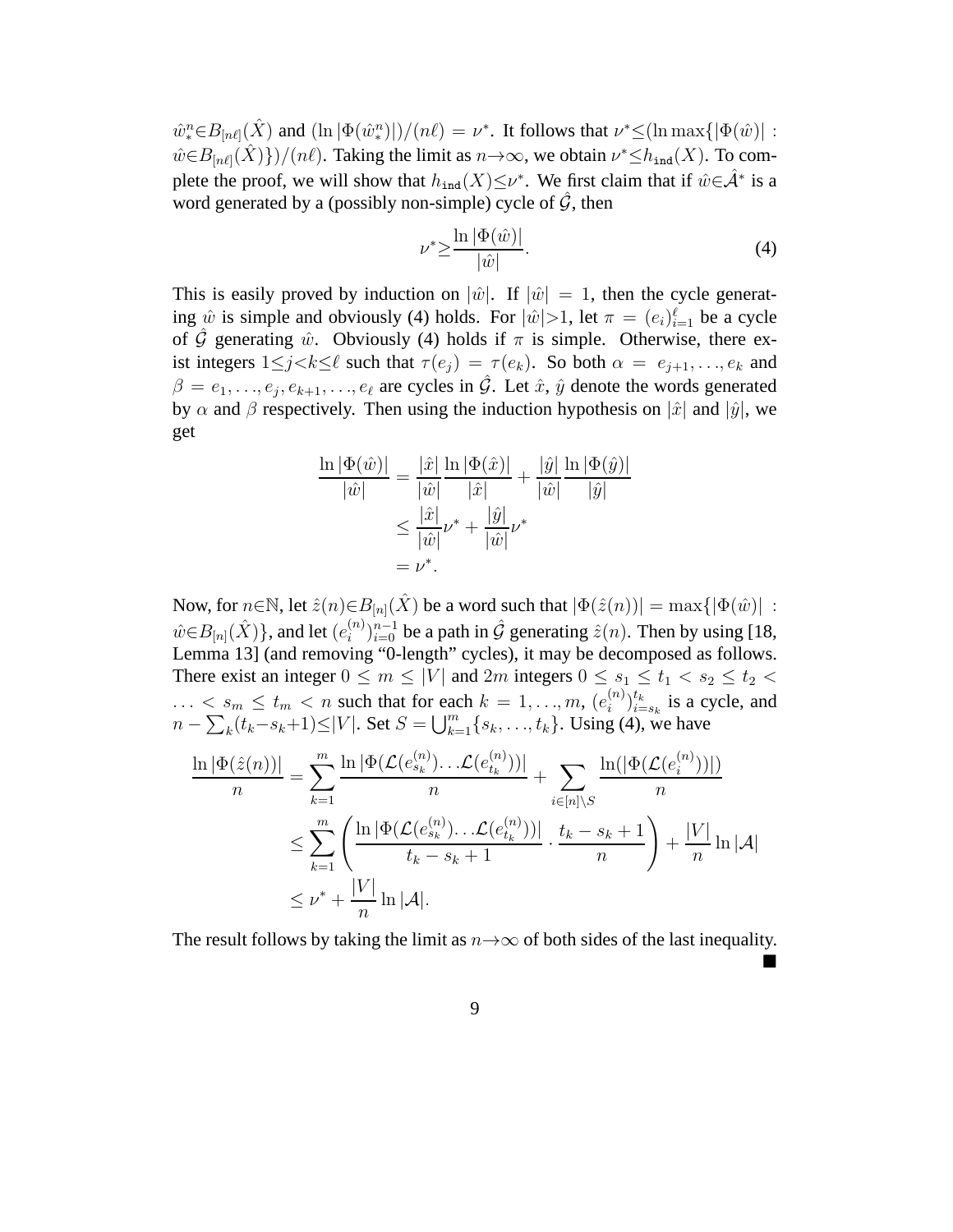We next show that the independence entropy of a shift space cannot exceed its topological entropy.

**Theorem 3.** *For any*  $\mathbb{Z}^d$  *shift space* X *over an alphabet* A,  $h_{\text{ind}}(X) \leq h(X)$ *.* 

*Proof.* For  $\mathbf{m} \in \mathbb{N}^d$ , let  $\hat{z}(\mathbf{m}) \in B_{[\mathbf{m}]}(\hat{X})$  be a configuration such that  $|\Phi(\hat{z}(\mathbf{m}))|$  =  $\max\{|\Phi(\hat{w})| : \hat{w} \in B_{\text{[m]}}(\hat{X})\}.$  Obviously,  $\Phi(\hat{z}(\mathbf{m})) \subseteq B_{\text{[m]}}(X)$ , which implies  $(1/||\mathbf{m}||)\ln |\Phi(\hat{z}(\mathbf{m}))| \leq (1/||\mathbf{m}||)\ln |B_{\mathbf{m}]}(X)|$ . Taking the limit of both sides as  $m \to \infty$ , we obtain the result.

# **5 Axial Products**

In this section we define a construction, which we term an "axial product," [14] of a  $\mathbb{Z}^d$  shift space from lower dimensional shift spaces. We then relate the topological and independence entropies of the resulting shift space to the respective entropies of the lower dimensional shift spaces used to construct it.

For a configuration  $x \in \mathcal{A}^{\mathbb{Z}^d}$  on  $\mathbb{Z}^d$  over A and  $1 \leq i \leq d$ , a *row in direction i* of x is a configuration y on  $\mathbb Z$  over A defined by specifying some  $m_1, \ldots, m_{i-1}, m_{i+1}, \ldots, m_d \in \mathbb{Z}$  and then taking  $y_k = x_{(m_1, \ldots, m_{i-1}, k, m_{i+1}, \ldots, m_d)}$  for all  $k \in \mathbb{Z}$ . Let  $X_1, \ldots, X_d$  be  $\mathbb Z$  shift spaces over A, we define the *axial product* of  $X_1, \ldots, X_d$  to be the  $\mathbb{Z}^d$  shift space

$$
X_1 \otimes \ldots \otimes X_d := \left\{ z \in \mathcal{A}^{\mathbb{Z}^d} : \forall i \in \{1, \ldots, d\} \text{ and row } y \text{ in direction } i \text{ of } z, y \in X_i \right\}.
$$

More generally, one can define the axial product of a  $\mathbb{Z}^{d_1}$  shift space with a  $\mathbb{Z}^{d_2}$ shift space (both over the same alphabet), and show that this product is associative. Most of our results below can be generalized to this more general setting; however to simplify the notation, we only treat axial products of  $\mathbb Z$  shift spaces. For  $i \in \{1, 2, \ldots, d\}$ , any configuration x on  $B \subseteq \mathbb{Z}$  corresponds to the (d-dimensional) configuration  $x^{(i)}$  on the Cartesian product  $\{0\}^{i-1} \times B \times \{0\}^{d-i} \subseteq \mathbb{Z}^d$  defined by  $x_{(0,\ldots,0,k,0,\ldots,0)}^{(i)} = x_k$  for all  $k \in B$ . It's easy to verify that if  $\mathcal{F}_i$  is a forbidden list defining the shift space  $X_i$ , then  $\mathcal{F} = \bigcup_i \{x^{(i)} : x \in \mathcal{F}_i\}$  is a forbidden list defining  $X_1 \otimes \ldots \otimes X_d$ ; thus the axial product of shift spaces is a shift space. If  $X_1 = \ldots = X_d = X$ , we call  $X_1 \otimes \ldots \otimes X_d$  the *d-fold axial power of* X and abbreviate it by  $X^{\otimes d}$ . If  $\hat{X}_i$  is the multi-choice shift space corresponding to  $X_i$ for  $i \in \{1, \ldots, d\}$ , then it is easy to verify that the multi-choice shift space corresponding to  $X_1 \otimes \ldots \otimes X_d$  is  $\hat{X}_1 \otimes \ldots \otimes \hat{X}_d$ . The next theorem relates topological and independence entropies of  $Z$  shift spaces and their axial product.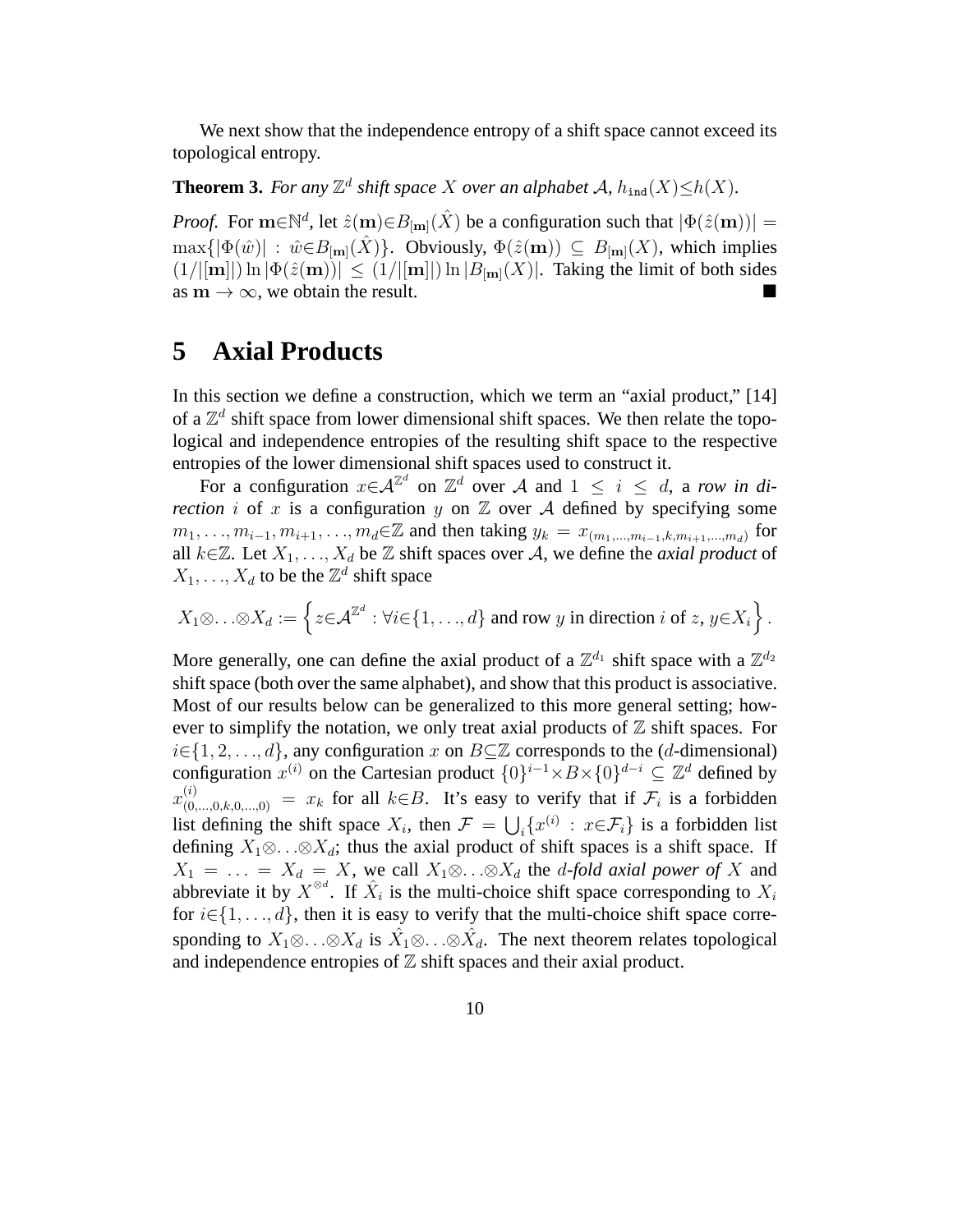**Theorem 4.** Let  $X_1, \ldots, X_d, X$  be  $\mathbb{Z}$  shift spaces over A. Then the following *statements hold:*

- *1.*  $h_{\text{ind}}(X_1 \otimes \ldots \otimes X_d) \leq \min_i h_{\text{ind}}(X_i)$
- 2.  $h(X_1 \otimes \ldots \otimes X_d) \leq \min_i h(X_i)$
- 3.  $h_{\text{ind}}(X^{\otimes d}) = h_{\text{ind}}(X)$

*Proof.* Part 1. For each  $X_i$  let  $\hat{X}_i$  be the multi-choice shift space corresponding to it and denote by S the multi-choice shift space  $\hat{X}_1 \otimes \ldots \otimes \hat{X}_d$ corresponding to  $X_1 \otimes \ldots \otimes X_d$ . Fix  $i \in \{1, \ldots, d\}$ . For  $m \in \mathbb{N}$ , define m =  $(m_1, \ldots, m_d) \subseteq \mathbb{N}^d$  by  $m_j = 1$  for  $j \in \{1, \ldots, d\} \setminus \{i\}$  and  $m_i = m$ . Since  $B_{[m]}(S) =$  $B_{\left[\mathbf{m}\right]}(\hat{X}_1 \otimes \ldots \otimes \hat{X}_d) \subseteq B_{\left[m\right]}(\hat{X}_i),$ 

$$
\frac{\ln \max\{|\Phi(\hat{w})| : \hat{w} \in B_{[\mathbf{m}]}(S)\}}{|[\mathbf{m}]|} \le \frac{\ln \max\{|\Phi(\hat{w})| : \hat{w} \in B_{[m]}(\hat{X}_i)\}}{m}
$$

(strictly speaking, a configuration on  $[m]$  is not a word of length m; rather, there is an obvious 1–1 correspondence from  $B_{[m]}(S)$  to  $B_{[m]}(\hat{X}_i)$  that preserves  $|\Phi|$ ). Therefore by (2),  $h_{\text{ind}}(X_1 \otimes \ldots \otimes X_d) \leq h_{\text{ind}}(X_i)$ . Since i is arbitrary, the result follows.

**Part 2.** The proof is similar to the proof of Part 1, so we omit it here.

**Part 3.** Let  $Y = X^{\otimes d}$ . By Part 1, it's enough to show  $h_{\text{ind}}(Y) \ge h_{\text{ind}}(X)$ . Let  $f : \mathbb{N} \to \mathbb{N}$  be any function satisfying  $\lim_{i \to \infty} (f(i)/i) = \infty$ . For  $i \in \mathbb{N}$ , let  $m_i = (i, i, \dots, i, f(i)) \in \mathbb{N}^d$  be the d-tuple with every entry but the last equal to i, and the last entry equal to  $f(i)$ . Set  $\ell(i)=(d-1)(i-1)+f(i)$ , and let  $\hat{z}(i) \in B_{[\ell(i)]}(X)$  be a word such that  $|\Phi(\hat{z}(i))| = \max\{|\Phi(\hat{w})| : \hat{w} \in B_{[\ell(i)]}(X)\}.$ Define the configuration  $\hat{y}(i) \in \hat{\mathcal{A}}^{\text{[m_i]}}$  by

$$
\hat{y}(i)_{\mathbf{j}}=\hat{z}(i)_{\psi(\mathbf{j})},\ \mathbf{j}\in[\mathbf{m}_i],
$$

where  $\psi : \mathbb{Z}^d \to \mathbb{Z}$  is the function  $\psi(j_1, \ldots, j_d) = \sum_k j_k$ . We claim that  $\hat{y}(i) \in B_{\lfloor \mathbf{m}_i \rfloor}(\hat{Y})$ . Indeed, let  $\hat{z}'(i) \in \hat{X}$  be a configuration such that  $\hat{z}'(i)_j = \hat{z}(i)_j$ for  $j \in [\ell(i)]$  and consider the configuration  $\hat{y}'(i) \in \hat{\mathcal{A}}^{\mathbb{Z}^d}$  defined by

$$
\hat{y}'(i)_{\mathbf{j}} = \hat{z}'(i)_{\psi(\mathbf{j})}, \ \mathbf{j} \in \mathbb{Z}^d.
$$

Note that every row of  $\hat{y}'(i)$  is a shift of  $\hat{z}'(i)$ ; thus  $\hat{y}'(i) \in \hat{Y}$ . Since, clearly,  $\hat{y}(i)$ appears in  $\hat{y}'(i)$ , it follows that  $\hat{y}(i) \in B_{\lfloor \mathbf{m}_i \rfloor}(\hat{Y})$ . Consequently,

$$
|\Phi(\hat{y}(i))| \le \max\{|\Phi(\hat{w})| : \hat{w} \in B_{\lfloor \mathbf{m}_i \rfloor}(\hat{Y})\}.
$$
\n(5)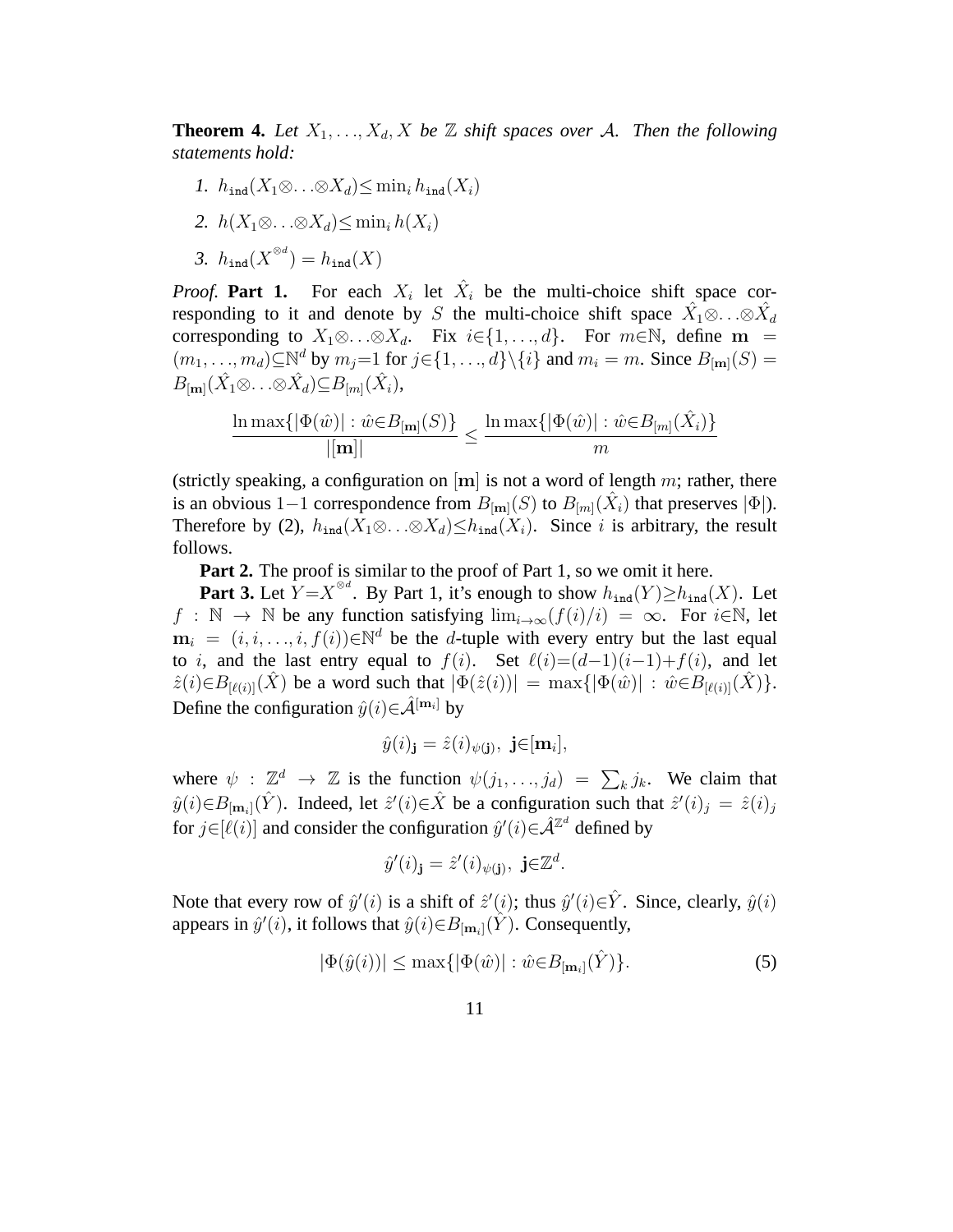We next lower bound  $\ln |\Phi(\hat{y}(i))|$ . Set  $S = \{j \in \mathbb{Z} : (i-1)(d-1) \le j < f(i)\}\$ . Then

$$
\ln |\Phi(\hat{y}(i))| = \sum_{\mathbf{j} \in [\mathbf{m}_i]} \ln |\Phi(\hat{y}(i)_{\mathbf{j}})|
$$
  
\n
$$
= \sum_{k \in [\ell(i)]} (|\psi^{-1}(\{k\}) \cap [\mathbf{m}_i] | \ln |\Phi(\hat{z}(i)_k)|)
$$
  
\n
$$
\geq i^{d-1} \sum_{k \in S} \ln |\Phi(\hat{z}(i)_k)|
$$
  
\n
$$
= i^{d-1} \left( \sum_{k \in [\ell(i)]} \ln |\Phi(\hat{z}(i)_k)| - \sum_{k \in [\ell(i)] \setminus S} \ln |\Phi(\hat{z}(i)_k)| \right)
$$
  
\n
$$
\geq i^{d-1} \ln |\Phi(\hat{z}(i))| - 2(d-1)(i-1)i^{d-1} \ln |\mathcal{A}|,
$$

where we used the fact that for  $k \in S$ , it holds that  $\psi^{-1}(\{k\}) \cap [\mathbf{m}_i] =$  $\{(j_1, ..., j_{d-1}, k-\sum_t j_t) : (j_1, ..., j_{d-1}) \in [i]^{d-1}\}.$  Combining the last inequality with  $(5)$ , we have

$$
\frac{\ln \max\{|\Phi(\hat{w})| : \hat{w} \in B_{[\mathbf{m}_i]}(\hat{Y})\}}{|[\mathbf{m}_i]|} \ge \frac{i^{d-1} \ln |\Phi(\hat{z}(i))| - 2(d-1)(i-1)i^{d-1} \ln |\mathcal{A}|}{|[\mathbf{m}_i]|} \ge \frac{\ln |\Phi(\hat{z}(i))|}{\ell(i)} - \frac{2(d-1)(i-1) \ln |\mathcal{A}|}{f(i)}.
$$

Taking the limit of both sides as  $i \rightarrow \infty$ , we obtain  $h_{\text{ind}}(Y) \geq h_{\text{ind}}(X)$ .

## **6** Independence entropy and  $h_{\infty}$

Let X be a  $\mathbb Z$  shift space over A. For any  $m \in \mathbb N^d$ , any configuration of  $B_{\text{[m]}\times\{0\}}(X^{\otimes (d+1)})$  can clearly be thought of as a configuration in  $B_{\text{[m]}}(X^{\otimes d})$ by simply ignoring the last  $\overline{0}$  coordinate of each entry. It follows by (1) that  $h(X^{\otimes d})$  is non-increasing in d. Combining this with Theorem 3 we have  $h(X^{\otimes 1}) \geq h(X^{\otimes 2}) \geq \ldots \geq h_{\text{ind}}(X)$ . We denote the limit  $\lim_{d\to\infty} h(X^{\otimes d})$  by  $h_{\infty}(X)$ . Obviously  $h_{\infty}(X) \geq h_{\text{ind}}(X)$ , and for the few examples for which we can compute  $h_{\infty}(X)$ , it turns out to be equal to  $h_{\text{ind}}(X)$ . It is an interesting open question whether this is true for all shift spaces  $X$ . In this section we exhibit a few families of  $\mathbb Z$  shift spaces where this equality holds. In all but one of these, we prove that the rate of convergence of  $h(X^{\otimes d})$  is exponential.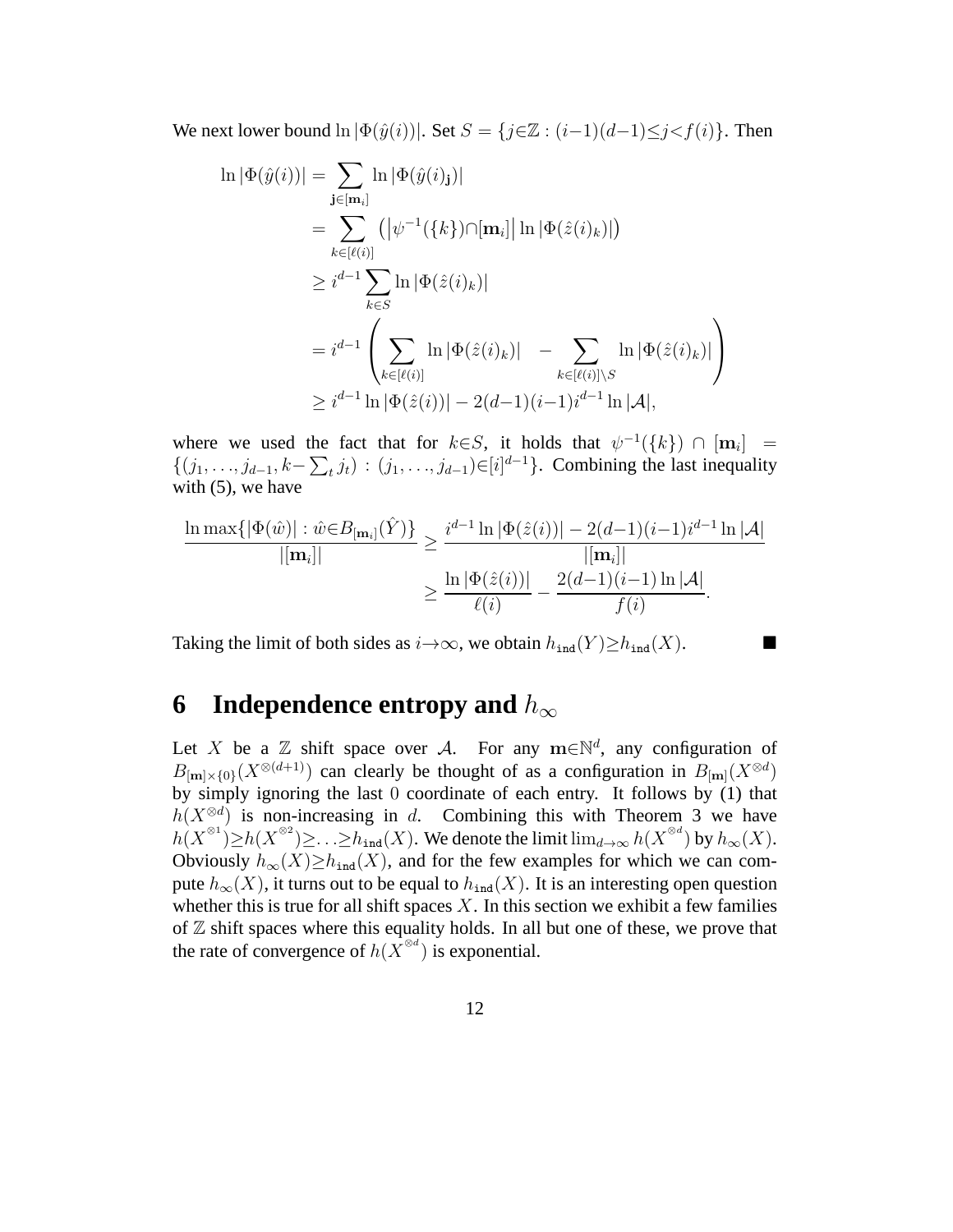#### **6.1** The RLL $(D, \infty)$  SFT

Let  $D \le K$  be nonnegative integers. RLL( $(D, K)$  is the Z-SFT over the alphabet  $\{0, 1\}$  consisting of all bi-infinite binary sequences in which every "run" of '0's has length at most K and every two consecutive '1's are separated by at least  $D$ '0's. It is defined by the forbidden list  $\{0^{K+1}\}\cup\{10^i1:i\in[\mathcal{D}]\}\.$  The parameter K is allowed to be  $\infty$ , in which case there is no upper bound on the length of a run of '0's and RLL $(D, \infty)$  is defined by the forbidden list  $\{10^i1 : i \in [D]\}$ . These shifts are widely used in digital storage systems based on optical and magnetic recording. The independence entropy of  $RLL(\mathcal{D},\mathcal{K})$  is computed in [19, Theorem 25] and is given by: $<sup>1</sup>$ </sup>

$$
h_{\text{ind}}(\text{RLL}(\mathcal{D}, \mathcal{K})) = \frac{\lfloor (\mathcal{K} - \mathcal{D})/(\mathcal{D} + 1) \rfloor \ln 2}{\lfloor (\mathcal{K} + 1)/(\mathcal{D} + 1) \rfloor (\mathcal{D} + 1)}
$$
(6)

$$
h_{\text{ind}}(\text{RLL}(\mathcal{D}, \infty)) = \frac{\ln 2}{\mathcal{D} + 1} \tag{7}
$$

In [17], Ordentlich and Roth show that for all nonnegative integers  $D$ ,  $h_{\infty}(\text{RLL}(\mathcal{D}, \infty)) = h_{\text{ind}}(\text{RLL}(\mathcal{D}, \infty))$ . In fact, they show that

$$
h(\text{RLL}(\mathcal{D}, \infty)^{\otimes d}) = \frac{\ln 2}{\mathcal{D}+1} + O\left(\frac{\ln^2(d(\mathcal{D}+1))}{d(\mathcal{D}+1)}\right).
$$

#### **6.2** Z**-SFT's with zero independence entropy**

We now give another family of Z-SFT's X for which  $h_{ind}(X) = h_{\infty}(X)$ . Note that from (6), for  $K \leq 2D$ ,  $h_{ind}(RLL(\mathcal{D},\mathcal{K})) = 0$ . In [9] it is shown that indeed  $h_{\infty}(\text{RLL}(\mathcal{D},\mathcal{K}))=0$  for such  $\mathcal D$  and  $\mathcal K$ . In this section we show that the latter equality holds for all  $\mathbb{Z}$ -SFT's with zero independence entropy.

We need the concept of an irreducible component of a finite directed graph and we summarize it here. For a labeled graph  $\mathcal{G} = ((V, E), \mathcal{L})$  and a subset  $U \subseteq V$ , we call the graph  $(U, E_U, \mathcal{L}|_{E_U})$  where  $E_U = \{e \in E : \sigma(e) \in U, \tau(e) \in U\}$  the *subgraph of* G *induced by* U. For two vertices  $u, v \in V$  we say that u *is reachable from* v if there is a (finite) path in  $G$  that starts in  $u$  and ends in  $v$ . We write  $u \leftrightarrow v$  if u is reachable from v and v is reachable from u. If  $u \leftrightarrow v$  does not hold we write  $u \notin v$ . The relation  $\stackrel{\mathcal{G}}{\leftrightarrow}$  is an equivalence relation on the vertices of  $\mathcal{G}$ and the equivalence classes are called the *irreducible components* of G. For any

<sup>&</sup>lt;sup>1</sup>In [19] the independence entropy is defined using  $log_2$  instead of ln. Accordingly, their formulas, presented here, are scaled by a factor of ln 2.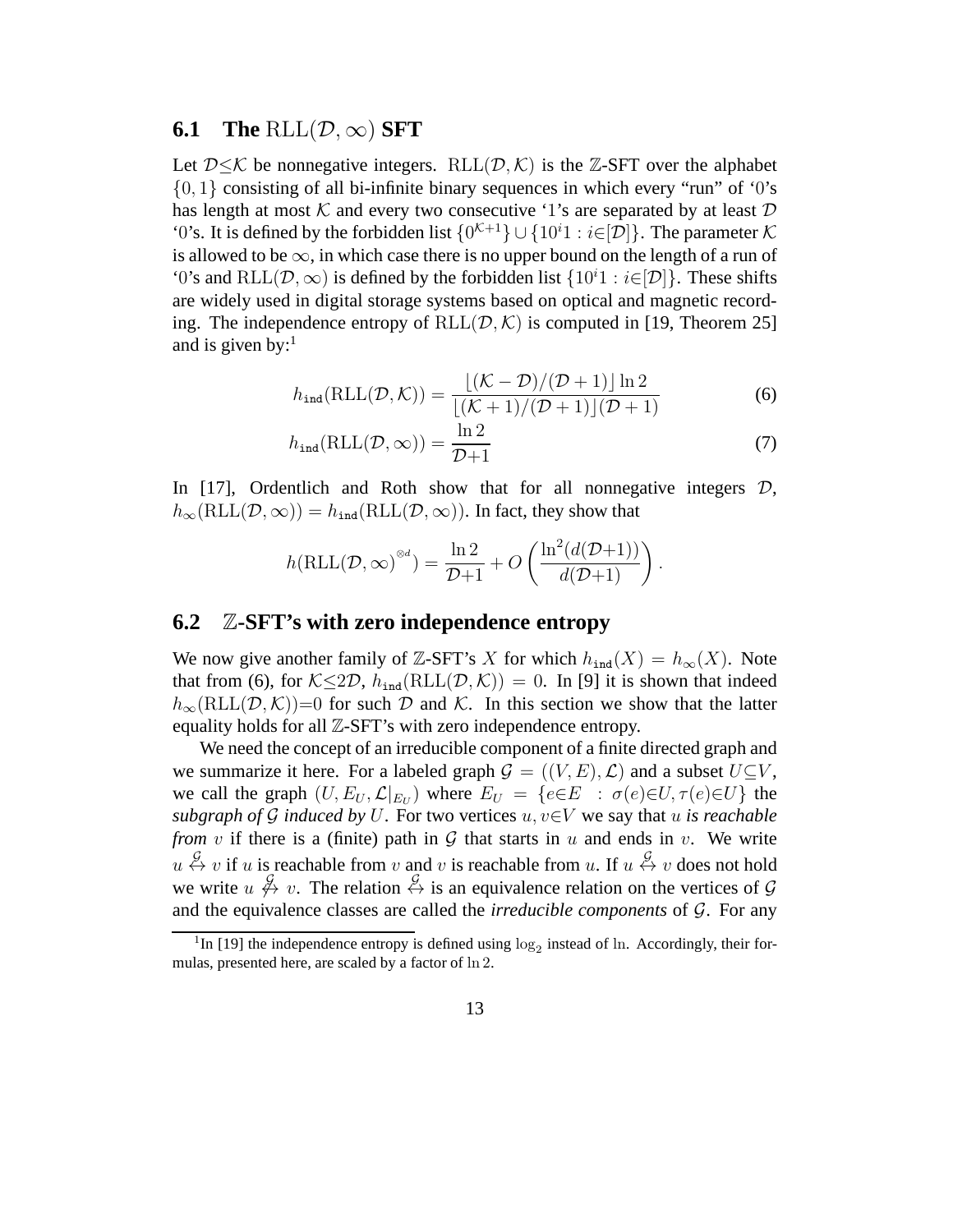irreducible component of  $\mathcal{G}$ , we shall sometimes also refer to the subgraph of  $\mathcal{G}$ that it induces as an irreducible component. A graph G is called *irreducible* if it has only one irreducible component, or *reducible* otherwise.

**Theorem 5.** Let X be an m-step Z-SFT over A with  $h_{\text{ind}}(X) = 0$ . Then for all d*,*

$$
h(X^{\otimes (d+1)}) \le \frac{m}{m+1} h(X^{\otimes d}).
$$

*In particular,*  $h_{\infty}(X)=0$ .

*Remark.* The proof is a generalization of the proof of [9, Theorem 2].

*Proof.* For any such X, we construct a presentation  $\mathcal{G} = ((V, E), L)$  of X. Its vertices are all m-letter words over A,  $V = A^m$ , and the edges and their labels are given by

$$
E = \{ (w_0 \dots w_{m-1}, w_1 \dots w_m) : w_0 \dots w_m \in B(X) \},\
$$

where for any  $e = (w_0 \dots w_{m-1}, w_1 \dots w_m) \in E$ ,  $\sigma(e) = w_0 \dots w_{m-1}$ ,  $\tau(e) =$  $w_1...w_m$ , and  $\mathcal{L}(e) = w_m$ . It's easy to verify that G is indeed a presentation of X. We will need the next two lemmas. The first shows that if  $h_{\text{ind}}(X) = 0$ , knowledge of long enough prefixes and suffixes of a word in  $B(X)$  is often sufficient to determine the middle of the word.

**Lemma 1.** Let *X* be an *m*-step  $\mathbb{Z}$ -SFT over *A* with  $h_{\text{ind}}(X) = 0$ , and let *G* be as *above. Let*  $x, y ∈ A^*$  *be words of length* m *such that*  $x \stackrel{G}{\leftrightarrow} y$ *. Then there is at most one word of the form xay, where*  $a \in \mathcal{A}$ *, in*  $B(X)$ *.* 

*Proof.* Assume to the contrary that there are two such words  $xay, xby \in B(X)$ where  $a, b \in A$  and  $a \neq b$ . Therefore there are two paths—one generating xay, and the other generating  $xby$ —in G. By the construction of G, any path generating x must terminate at x and the same holds for y. It follows that there are two paths, both starting at x and terminating at y such that one generates  $ay$  and the other generates by. Since, by our assumption, x and y are in the same irreducible component, there is a path generating some word  $z \in A^*$  starting at y and ending at x. Consequently, for all  $k \in \mathbb{N}$  and sequence  $(c_i)_{i=1}^k \subseteq \{a, b\}$ , there is a cycle in G generating the word  $c_1yzc_2yz...c_kyz$ . Let  $y = y_0...y_{m-1}$ , and  $z = z_0 \dots z_{\ell-1}$ , where  $y_i, z_j \in \mathcal{A}$  for  $i \in [m], j \in [\ell]$ , and denote by  $\hat{y}, \hat{z}$  the words over  $\hat{A}$  given by  $\hat{y} = \{y_0\} \dots \{y_{m-1}\}\$  and  $\hat{z} = \{z_0\} \dots \{z_{\ell-1}\}\$ . It follows that for all  $k \in \mathbb{N}$ ,  $({a, b} \hat{y} \hat{z})^k \in B(\hat{X})$ . But then,  $h_{\text{ind}}(X) \geq (\ln 2)/(m+\ell+1)$ , contradicting the fact that  $h_{\text{ind}}(X) = 0$ .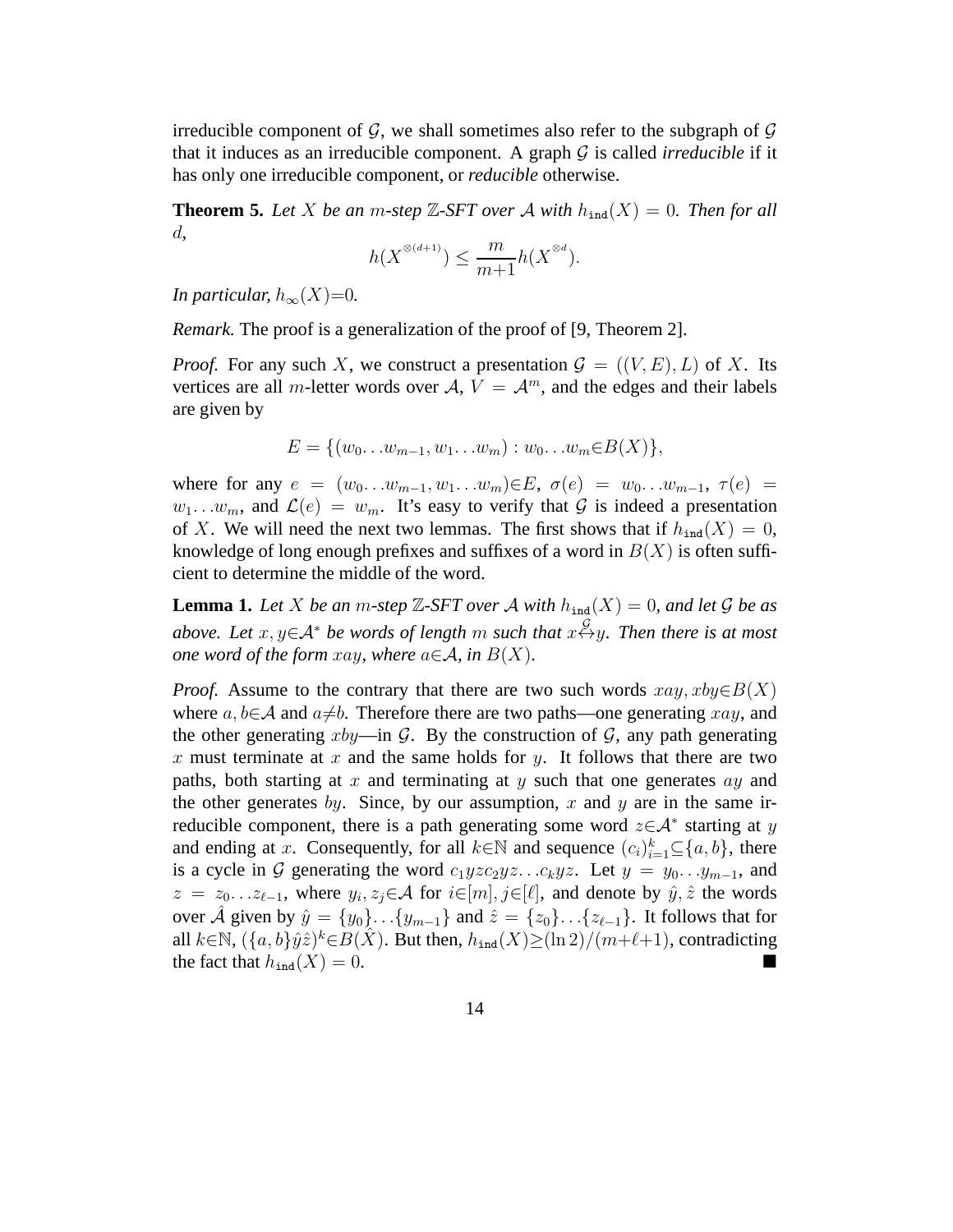The next lemma bounds the number of appearances of words of the form  $xay$ in a certain word of  $B(X)$ , where  $x, y \in A^m$  belong to different irreducible components and  $a \in \mathcal{A}$ .

**Lemma 2.** Let X be an m-step SFT,  $\mathcal G$  be as above and  $C_{\mathcal G}$  denote the *number of irreducible components of G. For*  $\ell \in \mathbb{N}$  *and*  $z \in B_{[(\ell+1)m+\ell]}(X)$ *, let*  $y^{(0)}, \ldots, y^{(\ell)}$ ∈ $\mathcal{A}^m$  and  $a^{(0)}, \ldots, a^{(\ell-1)}$ ∈ $\mathcal{A}$  *be defined by* 

$$
z = y^{(0)} a^{(0)} y^{(1)} a^{(1)} \dots y^{(\ell-1)} a^{(\ell-1)} y^{(\ell)}.
$$

*Then*

$$
\left|\left\{i\in[\ell]\;:\;y^{(i)}\bigstar\mathcal{Y}^{(i+1)}\right\}\right|
$$

*Proof.* Assume to the contrary that there are  $0 \leq i_1 < i_2 < \ldots < i_{C_q} < \ell$  such that  $y^{(i_j)} \cancel{\phi} y^{(i_j+1)}$ , for  $j = 1, ..., C_{\mathcal{G}}$ . Then the sequence  $y^{(i_1)}, y^{(i_2)}, ..., y^{(i_{C_{\mathcal{G}}})}, y^{(i_{C_{\mathcal{G}}}+1)}$ has  $C_g+1$  vertices and therefore contains two belonging to the same irreducible component, say  $y^{(s)}$  and  $y^{(t)}$ , for some integers  $0 \le s \lt t \le \ell$ , with  $s \in \{i_1, \ldots, i_{C_g}\}.$ Since the word  $y^{(s)}a^{(s)}y^{(s+1)} \in B(X)$ , it is easy to verify that  $y^{(s+1)}$  is reachable from  $y^{(s)}$ . Similarly, since  $y^{(s+1)} a^{(s+1)} y^{(s+2)} a^{(s+2)} \dots a^{(t-1)} y^{(t)} \in B(X)$ , it holds that  $y^{(t)}$  is reachable from  $y^{(s+1)}$ . But since  $y^{(t)}$  is in the same irreducible component as  $y^{(s)}$ , it follows that  $y^{(s)}$  is reachable from  $y^{(s+1)}$  as well. Thus  $y^{(s)} \overset{\mathcal{G}}{\leftrightarrow} y^{(s+1)}$ which contradicts  $s \in \{i_1, \ldots, i_{C_G}\}.$ }.

We can now prove Theorem 5. Let  $\ell$  be a positive integer. Denote by l∈N<sup>d</sup> the d-tuple with every entry equal to  $\ell$ , and let m<sub> $\ell$ </sub>  $\in$ N<sup>d+1</sup> be given by  $m_\ell=((\ell+1)m+\ell, \ell, \ell, \ldots, \ell)$ . We will give an upper bound on  $|B_{[m_\ell]}(X^{\otimes (d+1)})|$ . Let  $S \subseteq [(\ell+1)m+\ell]$  be the set  $[(\ell+1)m+\ell]\setminus {i(m+1)+m}$  :  $i\in [\ell]$  and set  $\Gamma = S \times [1]$ . For the purposes of this proof we abbreviate  $B_{\Gamma}(\chi^{\otimes (d+1)})$  by  $B_{\Gamma}$ . For a configuration  $x \in B_\Gamma$ , define the set  $A(x) \subseteq B_{\lfloor m_\ell \rfloor}(X^{\otimes (d+1)})$  by  $A(x) =$  ${z \in B_{\lfloor m_\ell \rfloor}(X^{\otimes (d+1)}) : z|_{\Gamma} = x}.$  Clearly,

$$
\bigcup_{x \in B_{\Gamma}} A(x) = B_{\lfloor \mathbf{m}_{\ell} \rfloor}(X^{\otimes (d+1)}).
$$
 (8)

Let  $x \in B_{\Gamma}$ , and fix j∈[l]. For  $i \in [\ell+1]$ , let  $y(i, j, x) \in \mathcal{A}^m$  be the word given by

$$
y(i, \mathbf{j}, x) = x_{(i(m+1), \mathbf{j})} x_{(i(m+1)+1, \mathbf{j})} \dots x_{(i(m+1)+m-1, \mathbf{j})}
$$

and for  $z \in A(x)$  let  $w(z, \mathbf{j}) \in A^{(\ell+1)m+\ell}$  be the word given by

$$
w(z, \mathbf{j}) = z_{(0, \mathbf{j})} z_{(1, \mathbf{j})} \dots z_{((\ell+1)m+\ell-1, \mathbf{j})}.
$$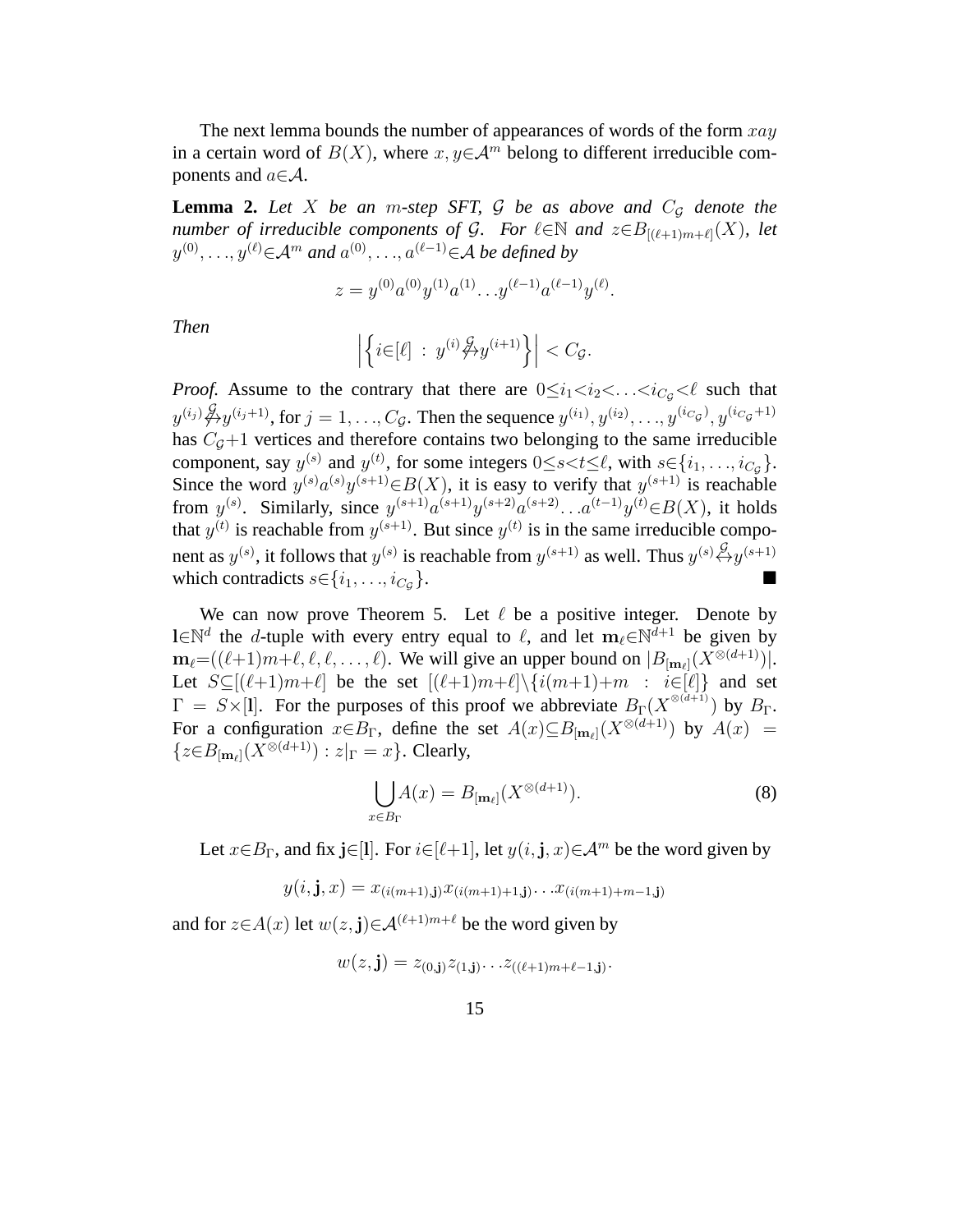

Figure 1:  $x \in B_{\Gamma}$ 

Note that for such z, since  $z \in B_{\lfloor m_\ell \rfloor}(X^{\otimes(d+1)})$ ,  $w(z,j) \in B(X)$ . Since  $z|_{\Gamma} = x$ , we may write

$$
w(z, \mathbf{j}) = y(0, \mathbf{j}, x)a(0, \mathbf{j}, z)y(1, \mathbf{j}, x)a(1, \mathbf{j}, z)\dots y(\ell-1, \mathbf{j}, x)a(\ell-1, \mathbf{j}, z)y(\ell, \mathbf{j}, x),
$$

where  $a(i, j, z) = z_{(i(m+1)+m, j)}$  for every  $i \in [\ell]$ . Now, if  $i \in [\ell]$  has the property that  $y(i, j, x) \stackrel{\mathcal{G}}{\leftrightarrow} y(i+1, j, x)$  then, by Lemma 1, all  $z \in A(x)$  have the same  $a(i, j, z)$ . On the other hand, by Lemma 2, since  $A(x) \neq \emptyset$ , we have  $|\{i \in [\ell] :$  $y(i, \mathbf{j}, x) \not\leftrightarrow y(i+1, \mathbf{j}, x) \}|\ll C_{\mathcal{G}}.$  It follows that  $|\{w(z, \mathbf{j}) \, : \, z \in A(x)\}| \leq |\mathcal{A}|^{C_{\mathcal{G}}}$ , and consequently

$$
|A(x)| \le \prod_{\mathbf{j} \in [1]} |\{w(z, \mathbf{j}) : z \in A(x)\}| \le |\mathcal{A}|^{C_{\mathcal{G}} \ell^{d}}.
$$
 (9)

Since for any  $x \in B_{\Gamma}$ , and any  $i \in S$ , it holds that  $x|_{\{i\} \times [1]} \in B_{[1]}(X^{\otimes d})$  (where we identify a configuration on  $\{i\} \times [1]$  with a configuration on [1] in the obvious manner), we get that  $|B_{\Gamma}| \leq |B_{[1]}(X^{\otimes d})|^{|S|}$ . Combining this with (8) and (9), we have

$$
|B_{[\mathbf{m}_{\ell}]}(X^{\otimes (d+1)})| = \sum_{x \in B_{\Gamma}} |A(x)| \leq |\mathcal{A}|^{C_{\mathcal{G}}\ell^{d}} |B_{[\mathbf{l}]}(X^{\otimes d})|^{(\ell+1)m}.
$$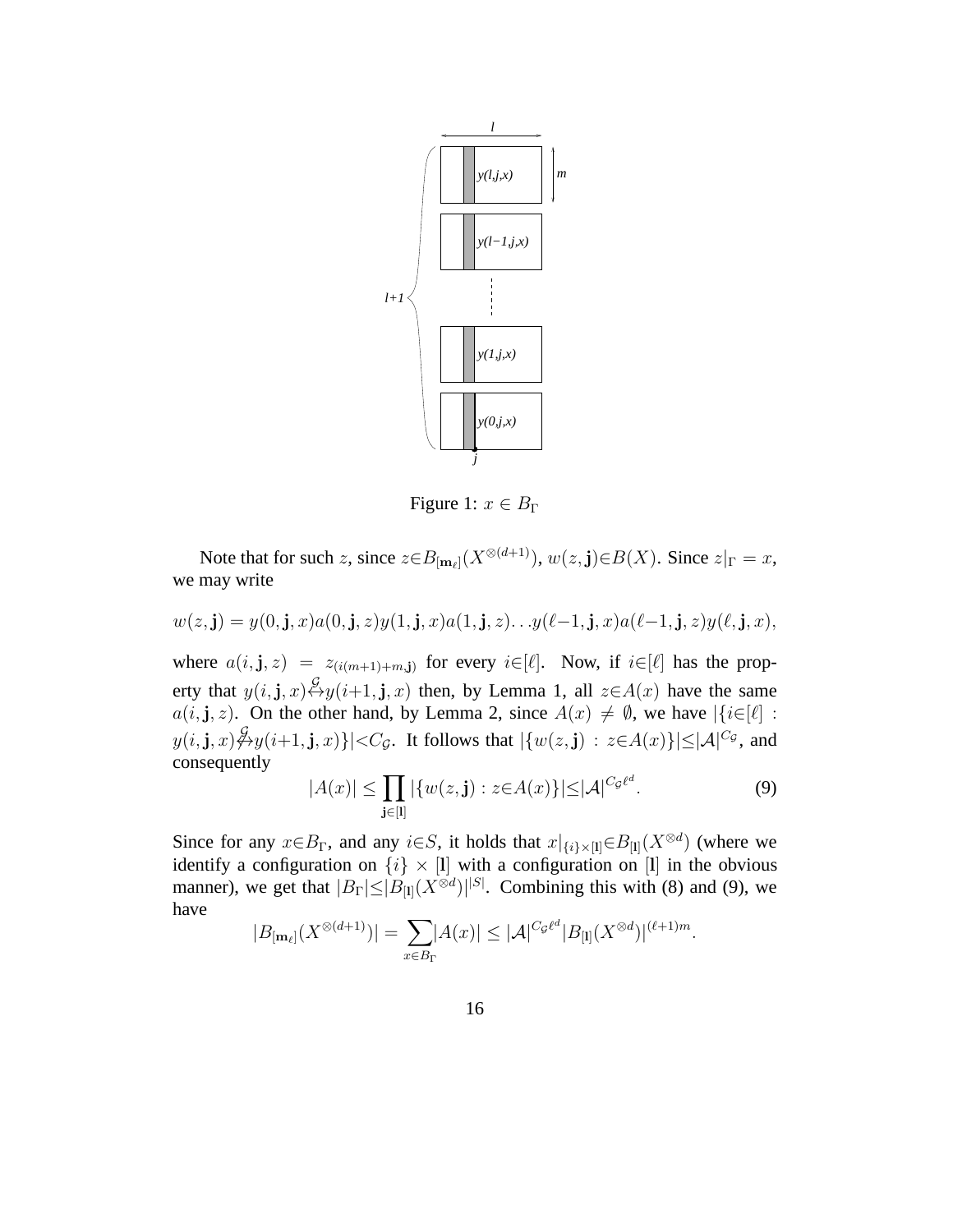Taking the natural logarithm of both sides and dividing by  $|[{\bf m}_\ell]|$ , we obtain

$$
\frac{\ln |B_{[m_{\ell}]}(X^{\otimes (d+1)})|}{|[m_{\ell}]|} \le \frac{(\ell+1)m}{(\ell+1)m+\ell} \frac{\ln |B_{[1]}(X^{\otimes d})|}{\ell^d} + \frac{C_{\mathcal{G}}\ln |\mathcal{A}|}{(\ell+1)m+\ell}
$$

The theorem follows by taking the limit as  $\ell \rightarrow \infty$ .

#### **6.3 The golden mean SFT**

The *golden mean SFT* G is the Z-SFT on  $\{0, 1\}$  with forbidden list  $\mathcal{F} = \{11\}$ . We note that G is the RLL $(1, \infty)$  SFT as defined in Subsection 6.1. As was already mentioned, it is shown in [17] that  $h_{\infty}(\mathsf{G}) = \frac{\ln 2}{2}$  so indeed  $h_{\infty} = h_{\text{ind}}$ . Korshunov and Sapozhenko [11] show that

$$
\lim_{d\to\infty}\frac{|B_{[2]^d}(\mathcal{G}^{\otimes d})|}{2\sqrt{e}2^{2^{d-1}}}=1,
$$

which, since  $\ln(|B_{[2]^d}(\mathcal{G}^{\otimes d}))/2^d \geq h(\mathcal{G}^{\otimes d})$ , implies that for large enough d,

$$
h(\mathbf{G}^{\otimes d}) \le \frac{\ln 2}{2} + 2^{o(d)} 2^{-d}
$$

So  $h(\mathsf{G}^{\otimes d})$  approaches  $(\ln 2)/2$  at least exponentially fast. Our next theorem improves this bound, and also provides a lower bound. Together these show that the rate is indeed exponential. In what follows, we call two sites  $x, y \in \mathbb{Z}^d$  *adjacent*, if  $x - y \in {\{\pm \mathbf{e}_i : i = 1, ..., d\}}$ , where  $\mathbf{e}_1, \ldots, \mathbf{e}_d$  are the standard basis vectors for  $\mathbb{R}^d$ . In this section, we say that a configuration is locally admissible in  $\mathsf{G}^d$  if it is locally admissible w.r.t the forbidden list consisting of all configurations on pairs of adjacent sites in  $\mathbb{Z}^d$  having '1's in both sites.

**Theorem 6.** *For sufficiently large* d*,*

$$
\frac{\ln 2}{2} + \frac{\ln 2}{2} 2^{-2d} \le h(\mathsf{G}^{\otimes d}) \le \frac{\ln 2}{2} + 2^{o(d)} 2^{-2d}.
$$

*Proof.* We begin with the upper bound. The main result which we will use is from [7], and concerns the phase transition exhibited by  $G^{\otimes d}$  for large values of d. To state the result, we need a few notations. Call  $v \in \mathbb{Z}^d$  *even* if the sum of the entries of v is even, and *odd* if the sum of the entries of v is odd. For  $n \in \mathbb{N}$ , let  $\Lambda_n = ([-n+1, n] \cap \mathbb{Z})^d$ , and  $\partial^* \Lambda_n = \Lambda_{n+1} \setminus \Lambda_n$ . Define the configuration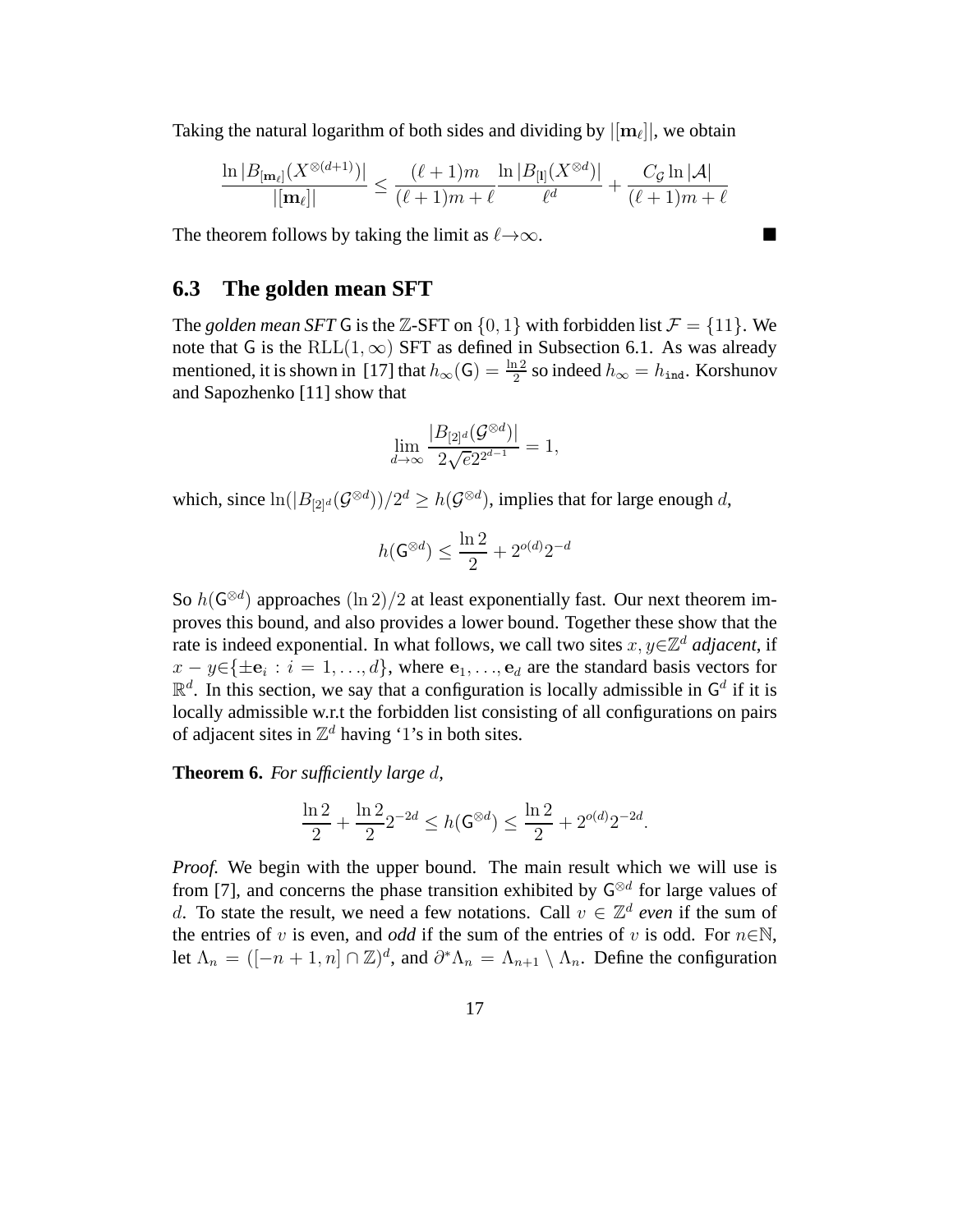$\delta_{\Lambda_n,e}$  on  $\partial^*\Lambda_n$  which has '0's at even sites and '1's at odd sites, and the probability measure  $\mu_{\Lambda_n,e}$  on  $\{0,1\}^{\Lambda_n}$  which is uniform over all configurations x on  $\Lambda_n$  for which the configuration  $x \cup \delta_{\Lambda_n,e}$  on  $\Lambda_n \cup \partial^* \Lambda_n$  is locally admissible in  $\mathsf{G}^{\otimes d}$ .

It is shown in [7, Theorem 1.2] (where their  $\lambda$  is 1 in our setup) that there exists  $D \in \mathbb{N}$  so that  $\mu_{\Lambda_n,e}(x(v) = 1) < \alpha(d)$ , for any  $n \in \mathbb{N}$ ,  $d > D$ , and even vertex  $v \in \Lambda_n$ , where  $\alpha(d) = 2^{-(2-o(1))d}$ . We assume that D is so large that  $\alpha(d) < \frac{1}{4}$  when  $d > D$ .

Now, we will use a counting argument to give an upper bound on the size of the set  $S_{n,e}$  of configurations x on  $\Lambda_n$  for which  $x \cup \delta_{R,e}$  is locally admissible in  $\mathsf{G}^{\otimes d}$ . Since  $\mu_{\Lambda_n,e}(x(v) = 1) < \alpha(d)$  for all even  $v \in \Lambda_n$ ,

$$
\sum_{x \in S_{n,e}} (\# \text{ of '1's at even sites in } x) < \alpha(d) |S_{n,e}| \frac{(2n)^d}{2}.
$$

It is then easy to see that the number of configurations in  $S_{n,e}$  with total number of '1's at even sites fewer than  $\alpha(d)(2n)^d$  is at least  $\frac{|S_{n,e}|}{2}$ . Denote this set of configurations by  $S'_{n,e}$ . We note that for any way of filling the even sites of  $\Lambda_n$ with '0's and '1's, there are obviously at most  $2^{\frac{(2n)^d}{2}}$  ways to fill the leftover odd sites. By this observation and by indexing by the number  $k$  of '1's at even sites within configurations in  $S'_{n,e}$ , we see that

$$
|S'_{n,e}| \le 2^{\frac{(2n)^d}{2}} \sum_{k=0}^{\lfloor \alpha(d)(2n)^d \rfloor} {\binom{(2n)^d}{2}} \le 2^{\frac{(2n)^d}{2}} (\alpha(d)(2n)^d) {\binom{(2n)^d}{2}}
$$

.

Therefore, by Stirling's formula, for  $d > D$ ,

$$
\limsup_{n \to \infty} \frac{\ln |S'_{n,e}|}{(2n-2)^d} \le \frac{\ln 2}{2} + \frac{-2\alpha(d)\ln(2\alpha(d)) - (1 - 2\alpha(d))\ln(1 - 2\alpha(d))}{2},\tag{10}
$$

which is less than  $\frac{\ln 2}{2} + 2^{-(2-o(1))d}$  for sufficiently large d. We recall that  $|S'_{n,e}| \ge$  $|S_{n,e}|$  $\frac{n,e|}{2}$ , and also note that any configuration in  $B_{\Lambda_{n-1}}(\mathsf{G}^{\otimes d})$  can be extended to a configuration in  $S_{n,e}$  by surrounding it with '0's. Therefore,  $|S_{n,e}| \geq B_{\Lambda_{n-1}}(\mathsf{G}^{\otimes d})$ . It is then clear that if  $S'_{n,e}$  were replaced by  $B_{\Lambda_{n-1}}(\mathsf{G}^{\otimes d})$  in (10), it would still hold, and so  $h(\mathsf{G}^{\otimes d}) \leq \frac{\ln 2}{2} + 2^{-(2-o(1))d}$  for large enough d.

For the lower bound on  $h(\mathsf{G}^{\otimes d})$ , we use a different measure to distribute '0's and '1's in  $\Lambda_n$ . For any n, define  $E_n$  to be the set of even sites in the rectangular prism  $\Lambda_n$ . Define the pattern  $p = 0^{N_0}$  (where we abbreviate and write  $0^{N_0}$  for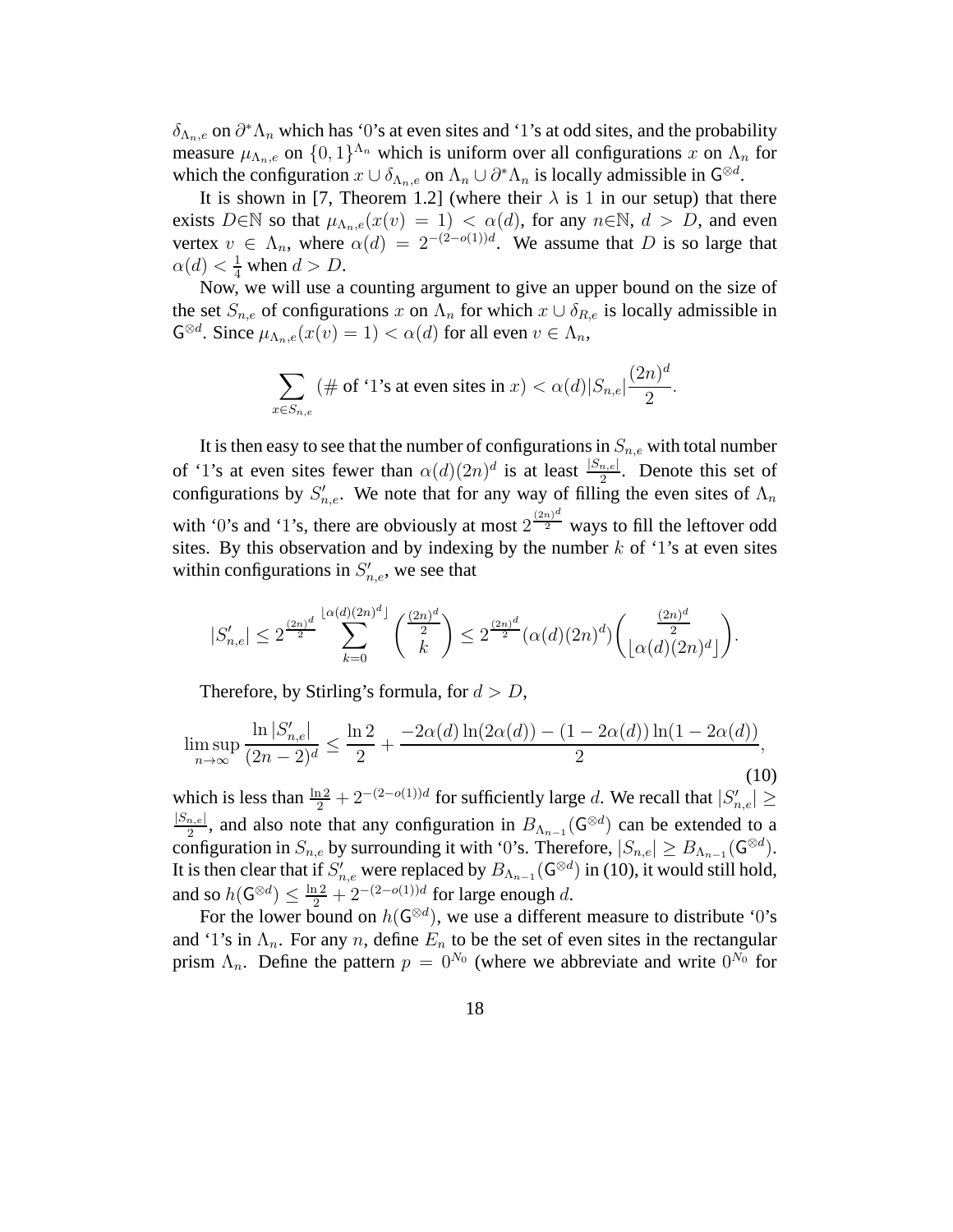$\{0\}^{N_0}$ ) containing '0's at the 2d neighbors of the origin. (Obviously translations of p contain '0's at the neighbors of some other site in  $\mathbb{Z}^d$ .) Define the shape

$$
C = \Lambda_{n-1} \cup (E_n \cap \partial^*(\Lambda_{n-1})).
$$

Note that every configuration  $w \in \{0,1\}^{E_n}$  can be extended to some set of configurations in  $B_C(\mathsf{G}^{\otimes d})$  by filling in the odd sites in  $\Lambda_{n-1}$  with '0's and '1's. For each w, one can do this in  $2^t$  ways, where t is the number of occurrences of p in w. This is true since the only odd sites which are not forced to be  $0$  given  $w$  are those which are surrounded by '0's (i.e. those which are at the center of an occurrence of p in  $w$ ), and since no two odd sites are adjacent, each of these t odd sites may be independently filled with 0 or 1 given  $w$ .

Denote by  $f(w)$  the number of occurrences of p in any  $w \in \{0, 1\}^{E_n}$ . Then,

$$
|B_C(\mathsf{G}^{\otimes d})| = \sum_{w \in \{0,1\}^{E_n}} 2^{f(w)} \ge 2^{|E_n|} 2^{\left(2^{-|E_n|} \sum_{w \in \{0,1\}^{E_n}} f(w)\right)}
$$

by Jensen's inequality and convexity of  $2<sup>x</sup>$ . It is clear, however, that  $2^{-|E_n|}\sum_{w\in\{0,1\}^{E_n}}f(w)$  is just the expected value of the function  $f(w)$  with respect to the  $(\frac{1}{2})$  $\frac{1}{2}, \frac{1}{2}$  $\frac{1}{2}$ ) Bernoulli measure on  $\{0,1\}^{E_n}$ , which is  $2^{-2d}|C \setminus E_n|$  =  $2^{-2d}2^{\frac{(2n-2)^d}{2}}$ . We have then shown that

$$
|B_C(\mathbf{G}^{\otimes d})| \ge 2^{\frac{(2n)^d}{2}} 2^{2^{-2d}\frac{(2n-2)^d}{2}}.
$$
 (11)

Since  $\Lambda_{n-1} \subseteq C \subseteq \Lambda_n$ ,  $\lim_{n \to \infty} \frac{\ln |B_C(\mathbf{G}^{\otimes d})|}{(2n)^d}$  $\frac{\beta_C(\mathsf{G}^{\otimes d})}{(2n)^d} = h(\mathsf{G}^{\otimes d})$ . So, by taking logs of both sides of (11) and dividing by  $(2n)^d$ , we see that  $h(\mathsf{G}^{\otimes d}) \ge \frac{\ln 2}{2} + \frac{\ln 2}{2}$  $\frac{12}{2}2^{-2d}$ .

*Remark*. In fact, our reading of the proof in [7] suggests that the expression  $2^{o(d)}$ in the statement of the theorem could be replaced by  $cd^k$  for some constants  $c$  and k.

#### **6.4 The** 3**-checkerboard**

The 3-*checkerboard SFT* C is the Z-SFT on  $\{0, 1, 2\}$  with forbidden list  $\mathcal{F} =$  $\{00, 11, 22\}$ . In this section, we will use the results of Subsection 6.3 to show that  $h_{\infty}(C) = h_{\text{ind}}(C) = \frac{\ln 2}{2}$ . This answers a question of [6]. For any d and any  $x \in \mathbb{Z}^d$ , we define the *neighbor set* of x as  $N_x := \{y \in \mathbb{Z}^d : y \text{ is adjacent to } x\}$ . In this section, we say that a configuration is locally admissible in  $C<sup>d</sup>$  if it is locally admissible w.r.t the forbidden list consisting of all configurations over  $\{0, 1, 2\}$  on pairs of adjacent sites in  $\mathbb{Z}^d$  having the same symbol.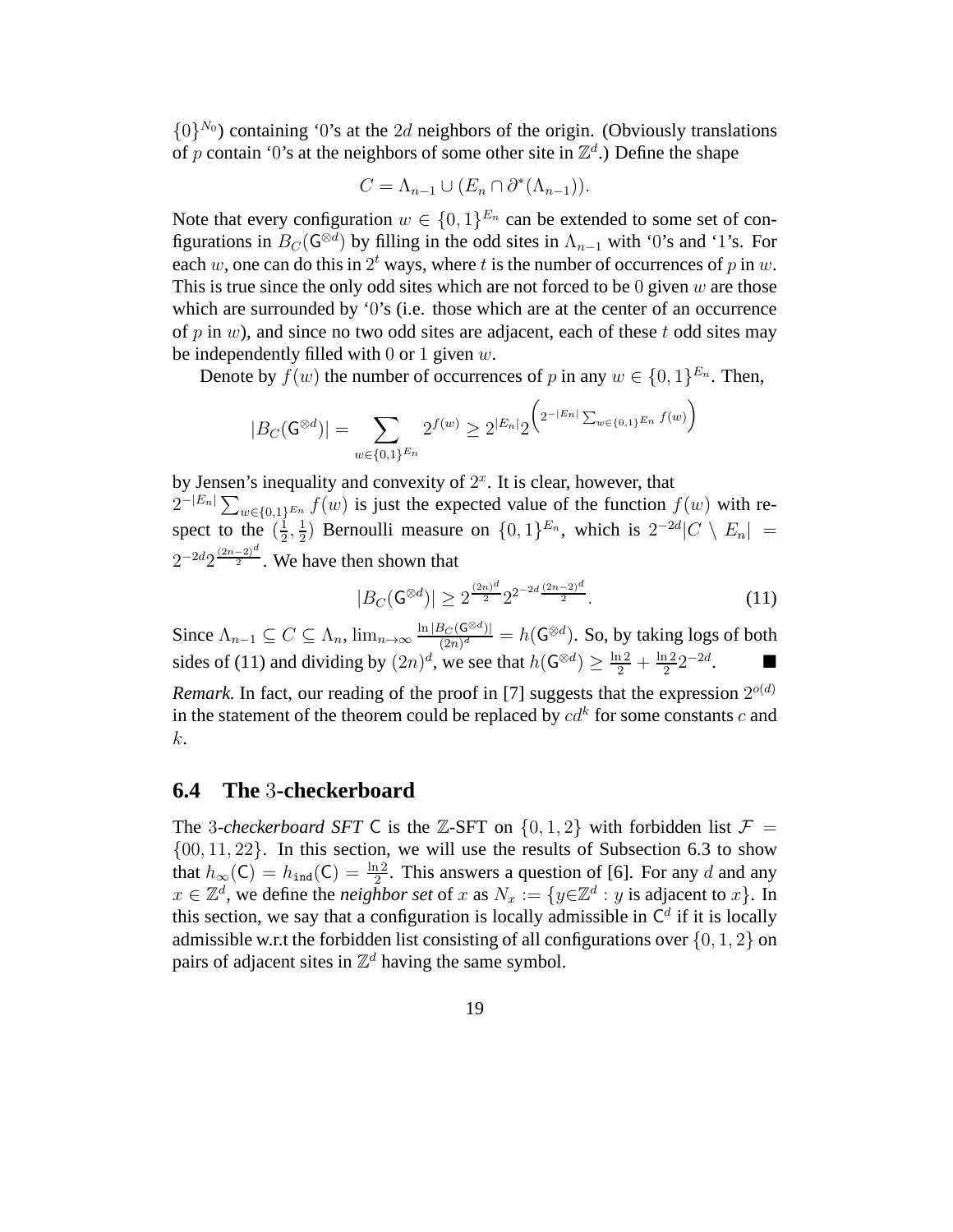**Lemma 3.** *Let*  $S \subseteq \mathbb{Z}^d$  *be finite, let*  $x \in S$ *, and let*  $U_x = N_x \cap S$ *. Then for any partition*  $\{A_1, A_2\}$  *of*  $U_x$ *,* 

$$
|B_{S\setminus\{x\}}(\mathsf{G}^{\otimes d})|+|B_{S\setminus(\{x\}\cup(U_x))}(\mathsf{G}^{\otimes d})|\geq |B_{S\setminus(\{x\}\cup A_1)}(\mathsf{G}^{\otimes d})|+|B_{S\setminus(\{x\}\cup A_2)}(\mathsf{G}^{\otimes d})|.
$$

*Proof.* Choose such S and x, and fix any partition  $\{A_1, A_2\}$  of  $U_x$ . By the definition of  $G^{\otimes d}$ , adding '0's to a globally admissible configuration always yields a globally admissible configuration. Therefore, we can define an injection  $\phi_1 : B_{S \setminus (\{x\} \cup A_1)}(\mathsf{G}^{\otimes d}) \to B_{S \setminus \{x\}}(\mathsf{G}^{\otimes d})$ , where  $u \mapsto u \cup 0^{A_1}$ . Similarly, define  $\phi_2 : B_{S \setminus (\{x\} \cup A_2)}(\mathsf{G}^{\otimes d}) \to B_{S \setminus \{x\}}(\mathsf{G}^{\otimes d})$ , where  $u \mapsto u \cup 0^{A_2}$ . Then it is clear that

$$
|B_{S\setminus\{x\}}(\mathsf{G}^{\otimes d})| \geq |B_{S\setminus(\{x\}\cup A_1)}(\mathsf{G}^{\otimes d})| + |B_{S\setminus(\{x\}\cup A_2)}(\mathsf{G}^{\otimes d})| - |\phi_1(B_{S\setminus(\{x\}\cup A_1)}(\mathsf{G}^{\otimes d})) \cap \phi_2(B_{S\setminus(\{x\}\cup A_2)}(\mathsf{G}^{\otimes d}))|.
$$

We now note that for any  $v \in \phi_1(B_{S \setminus (\{x\} \cup A_1)}(\mathsf{G}^{\otimes d})) \cap \phi_2(B_{S \setminus (\{x\} \cup A_2)}(\mathsf{G}^{\otimes d}))$ ,  $v|_{A_1} = 0^{A_1}$  and  $v|_{A_2} = 0^{A_2}$ , and so  $v|_{U_x} = 0^{U_x}$ . But then clearly any such v is determined by its letters on  $S \setminus (\{x\} \cup U_x)$ , and so

$$
|\phi_1(B_{S \setminus (\{x\} \cup A_1)}(\mathsf{G}^{\otimes d})) \cap \phi_2(B_{S \setminus (\{x\} \cup A_2)}(\mathsf{G}^{\otimes d}))| \leq |B_{S \setminus (\{x\} \cup U_x)}(\mathsf{G}^{\otimes d})|,
$$

completing the proof.

Our next result gives an upper bound on the topological entropy of a  $\mathbb{Z}^d$  SFT X in terms of a  $(d-1)$ -dimensional expression.

**Lemma 4.** Let  $d > 1$ , X be a  $\mathbb{Z}^d$  SFT over A, defined by a forbidden list F, *and*  $\mathbf{m} \in \mathbb{N}^{d-1}$ *. For*  $w \in B_{\lfloor m \rfloor \times \{0\}}(X)$  *we define*  $S(w) := |\{v \in \mathcal{A}^{\lfloor m \rfloor \times \{1\}}\}|$ : v ∪ w *is locally admissible w.r.t* F }|*. Then*

$$
h(X) \le \frac{1}{|[\mathbf{m}]|} \ln \max_{w \in B_{[\mathbf{m}] \times \{0\}}(X)} S(w).
$$

*Proof.* Let  $\mathbf{m} = (m_1, \ldots, m_{d-1})$  and for  $n \in \mathbb{N}$  set  $\mathbf{n} = (m_1, \ldots, m_{d-1}, n)$ . One can construct every configuration in  $B_{[n]}(X)$  by filling the values of the sites of each "layer",  $[m] \times \{i\}$ , in turn, for  $i = 0, 1, \ldots, n-1$ , so that at each stage our configuration is globally admissible. There are  $|B_{\text{[m]}\times\{0\}}(X)|$  choices for the first such layer, and at most  $\max_{w \in B_{[m] \times \{0\}}(X)} S(w)$  for each successive layer given the previous one. It follows that

$$
|B_{\mathbf{[n]}}(X)| \le |B_{\mathbf{[m]} \times \{0\}}(X)| \left(\max_{w \in B_{\mathbf{[m]} \times \{0\}}(X)} S(w)\right)^{n-1}
$$
  

$$
\le |\mathcal{A}|^{|\mathbf{[m]}|} \left(\max_{w \in B_{\mathbf{[m]} \times \{0\}}(X)} S(w)\right)^n.
$$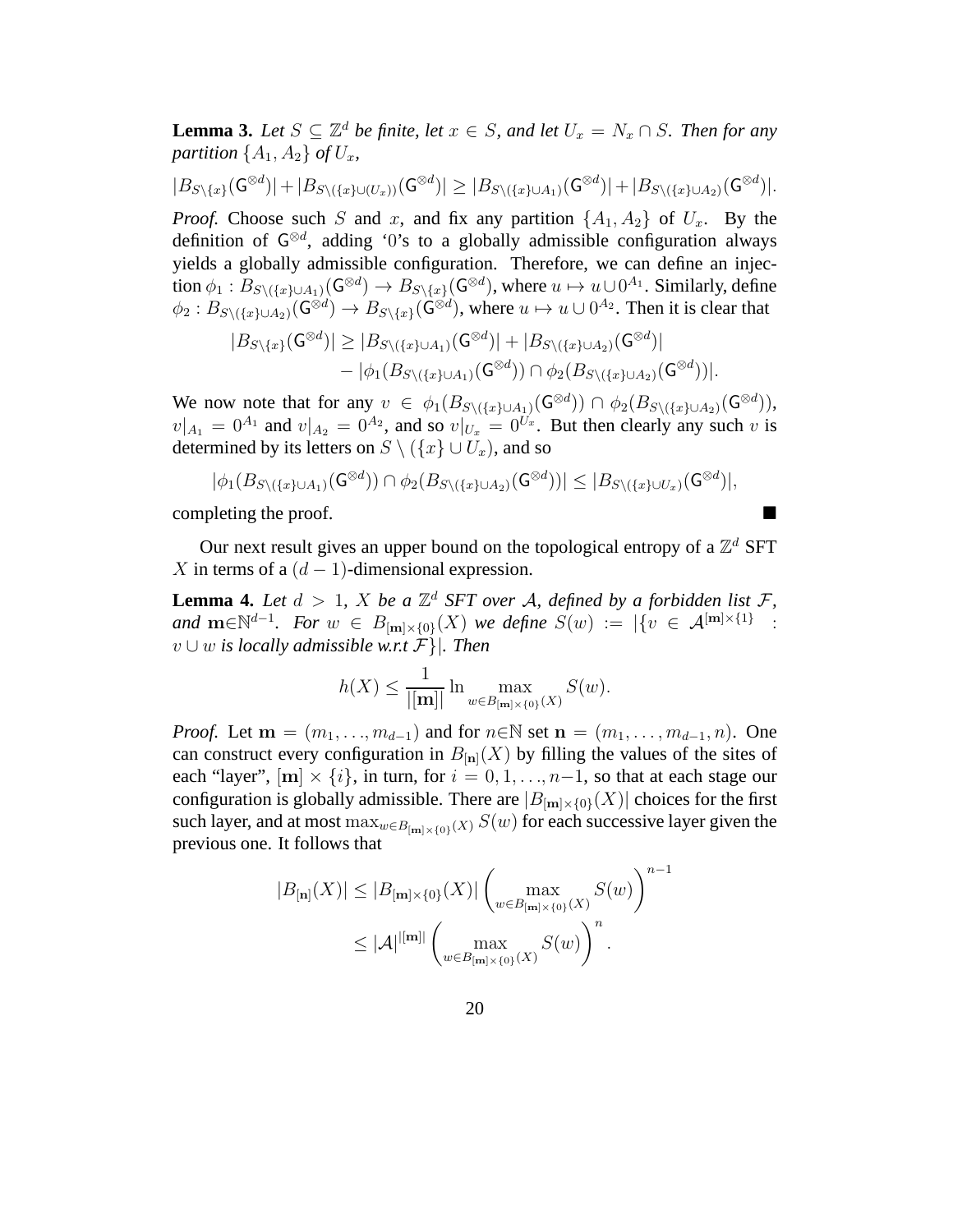By taking the logarithm of both sides and dividing by  $\vert \mathbf{u} \vert$ , we get

$$
h(X) \le \frac{\ln |B_{[n]}(X)|}{|[n]|} \le \frac{\ln |\mathcal{A}|}{n} + \frac{1}{|[m]|} \ln \max_{w \in B_{[m] \times \{0\}}(X)} S(w),
$$

which upon letting  $n \to \infty$ , completes the proof.

We now state the main result of this subsection, which will allow us to use the fact that  $h_{\infty}(G) = h_{\text{ind}}(G)$  to show that  $h_{\infty}(C) = h_{\text{ind}}(C)$ .

**Theorem 7.** *For any*  $d > 1$ ,  $h(\mathsf{G}^{\otimes d}) \leq h(\mathsf{C}^{\otimes d}) \leq h(\mathsf{G}^{\otimes (d-1)})$ .

*Proof.* We begin with proof of the lower bound on  $h(C^{\otimes d})$ . For any d and for any d-tuple m, we define an injection from  $B_{\text{[m]}}(G^{\otimes d})$  to  $B_{\text{[m]}}(C^{\otimes d})$ . We again define  $j \in \mathbb{Z}^d$  to be even if the sum of its entries is even, and odd if the sum of its entries is odd. Then, for any m and any  $w \in B_{\text{[m]}}(\mathsf{G}^{\otimes d})$ , define  $\phi_{\mathbf{m}}(w)$  by

$$
(\phi_{\mathbf{m}}(w))(\mathbf{j}) = \begin{cases} 0 & \text{if } w(\mathbf{j}) = 1 \\ 1 & \text{if } w(\mathbf{j}) = 0 \text{ and } \mathbf{j} \text{ is even} \\ 2 & \text{if } w(\mathbf{j}) = 0 \text{ and } \mathbf{j} \text{ is odd} \end{cases}
$$

It is clear that  $\phi_{\mathbf{m}}(w)$  is locally admissible; since w did not contain two adjacent '1's,  $\phi_{\mathbf{m}}(w)$  does not contain two adjacent '0's, and by definition  $\phi_{\mathbf{m}}(w)$  does not contain two adjacent '1's or '2's, since adjacent sites have opposite parity. It is easy to see that in fact  $\phi_{\mathbf{m}}(w)$  is globally admissible by applying a similar mapping to the configuration  $w' \in G^{\otimes d'}$  in which w appears. Figure 2 illustrates this concept; any configuration w in  $B_{[(5,5)]}(G^{\otimes 2})$  yields a locally admissible configuration in  $B_{[(5,5)]}(\overline{\mathbb{C}}^{\otimes 2})$  by letting a 0 at a site in w correspond to the second choice at that site, and a 1 at a site in  $w$  correspond to the first choice at that site.

Therefore,  $|B_{[**m**]}(G^{\otimes d})| \leq |B_{[**m**]}(C^{\otimes d})|$ , and by taking logarithms and normalizing we get the first inequality of Theorem 7.

The proof of the upper bound is more involved. The main idea is to use Lemma 4. We claim that for any  $d > 1$ , any  $(d-1)$ -tuple m∈N<sup>d-1</sup>, and any  $w \in B_{\text{[m]}}(\mathbb{C}^{\otimes(d-1)}), S(w) \leq |B_{\text{[m]}}(\mathbb{G}^{\otimes(d-1)})|$ . If we can prove this claim, then Lemma 4 implies  $h(C^{\otimes d}) \leq h(G^{\otimes (d-1)})$ . We first think of  $S(w)$  in a slightly different way.

For any  $w$  as defined above, we can define an associated diagram, which we call the *up-followers diagram* of w and denote by  $U(w)$ . The up-followers diagram  $U(w)$  of any  $w \in B_{[m]}(C^{\otimes d})$  is a member of  $\{\{0, 1\}, \{0, 2\}, \{1, 2\}\}^{[m]}$ ,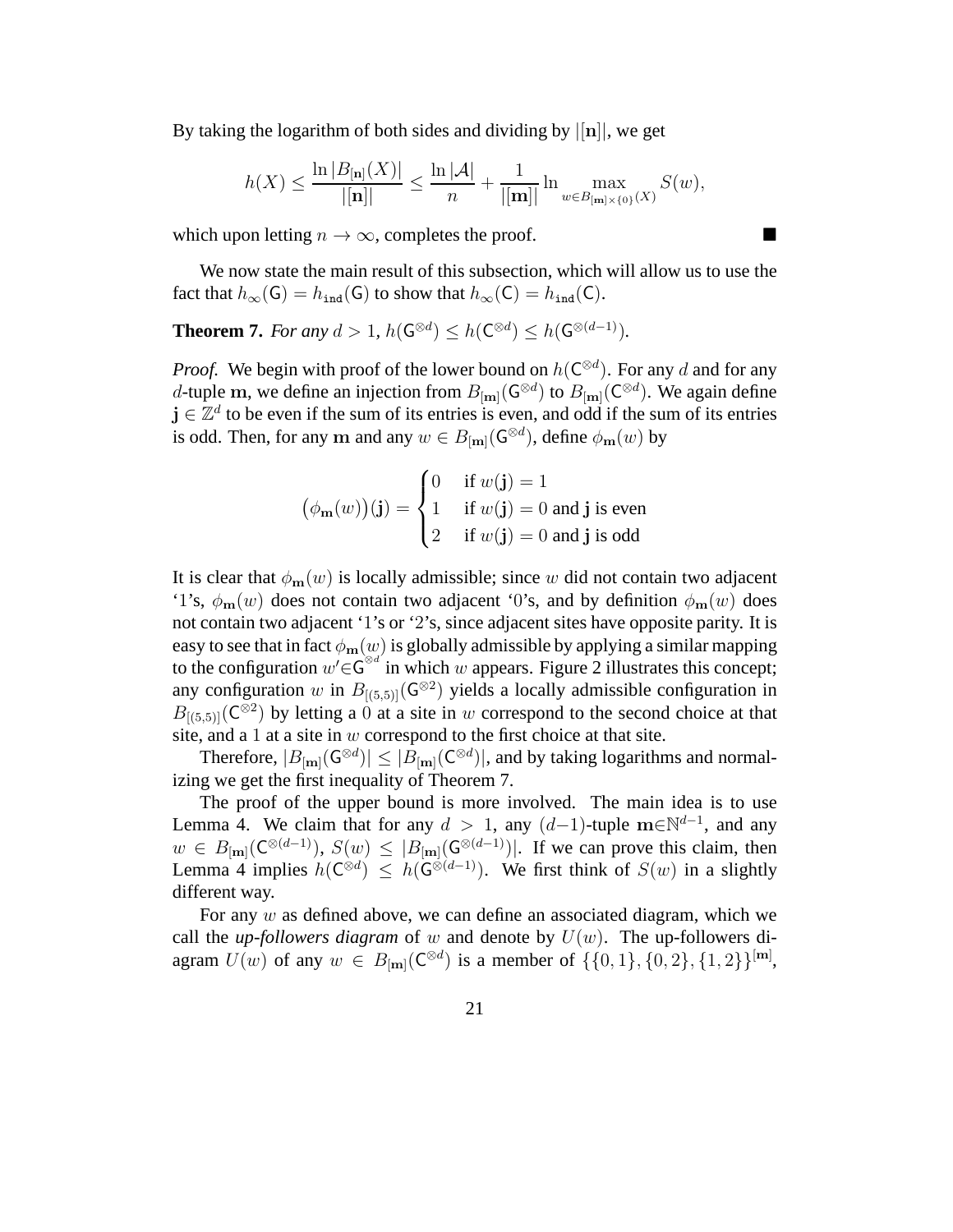|                      |               | $\left \frac{0}{1}\right \frac{0}{2}\left \frac{0}{1}\right \frac{0}{2}\left \frac{0}{1}\right $                                                     |                                                      |  |
|----------------------|---------------|------------------------------------------------------------------------------------------------------------------------------------------------------|------------------------------------------------------|--|
| $\frac{0}{2}$        |               | $\frac{1}{2} \left  \frac{1}{2} \right  \frac{1}{2} \left  \frac{1}{2} \right  \frac{1}{2}$                                                          |                                                      |  |
|                      |               | $\frac{1}{2} \left  \frac{1}{2} \right  \left  \frac{1}{2} \right  \left  \frac{1}{2} \right  \left  \frac{1}{2} \right  \left  \frac{1}{2} \right $ |                                                      |  |
|                      |               | $\frac{1}{2} \left  \frac{0}{1} \right  \frac{0}{2} \left  \frac{0}{1} \right  \frac{0}{2}$                                                          |                                                      |  |
| $\frac{0}{\sqrt{1}}$ | $\frac{0}{2}$ |                                                                                                                                                      | $\frac{1}{2} \left  \frac{1}{2} \right  \frac{1}{2}$ |  |

Figure 2: Defining  $\phi_{(5,5)}$ 

where for any  $s \in [m]$ ,  $(U(w))(s)$  contains  $\{0, 1, 2\} \setminus \{w(s)\}$ . Then clearly,  $S(w)$ is the number of ways to fill  $U(w)$  (by choosing one of the two options at each site) with a locally admissible configuration in  $C^{\otimes (d-1)}$ . As an example, in Figure 3,  $S(w)$  is equal to the number of ways to choose a letter at each site in the up-followers diagram  $U(w)$  on the right to make a locally admissible pattern in  $\overline{C}^{\otimes 2}$ .

| $\theta$       |                  | $\frac{1}{2}$                          | 1                | $\theta$       |
|----------------|------------------|----------------------------------------|------------------|----------------|
|                | $\overline{2}$   | $\theta$                               | 2                | $\overline{l}$ |
| $\overline{2}$ | $\theta$         | 2                                      | $\mathcal{I}$    | $\theta$       |
|                | $\overline{2}$   | $\begin{array}{cc} \hline \end{array}$ | $\theta$         |                |
| 0              | $\boldsymbol{l}$ | $\theta$                               | $\boldsymbol{l}$ | $\overline{2}$ |
|                |                  | w                                      |                  |                |

Figure 3: A configuration w and up-followers diagram  $U(w)$  induced by it

We are then attempting, for any  $w$ , to bound the maximum number of ways to fill  $U(w)$  with locally admissible configurations in  $C^{\otimes (d-1)}$ . It is easy to see that any way of assigning the pairs  $\{0, 1\}$ ,  $\{0, 2\}$ , and  $\{1, 2\}$  to sites such that adjacent sites receive distinct pairs is an up-followers diagram for some locally admissible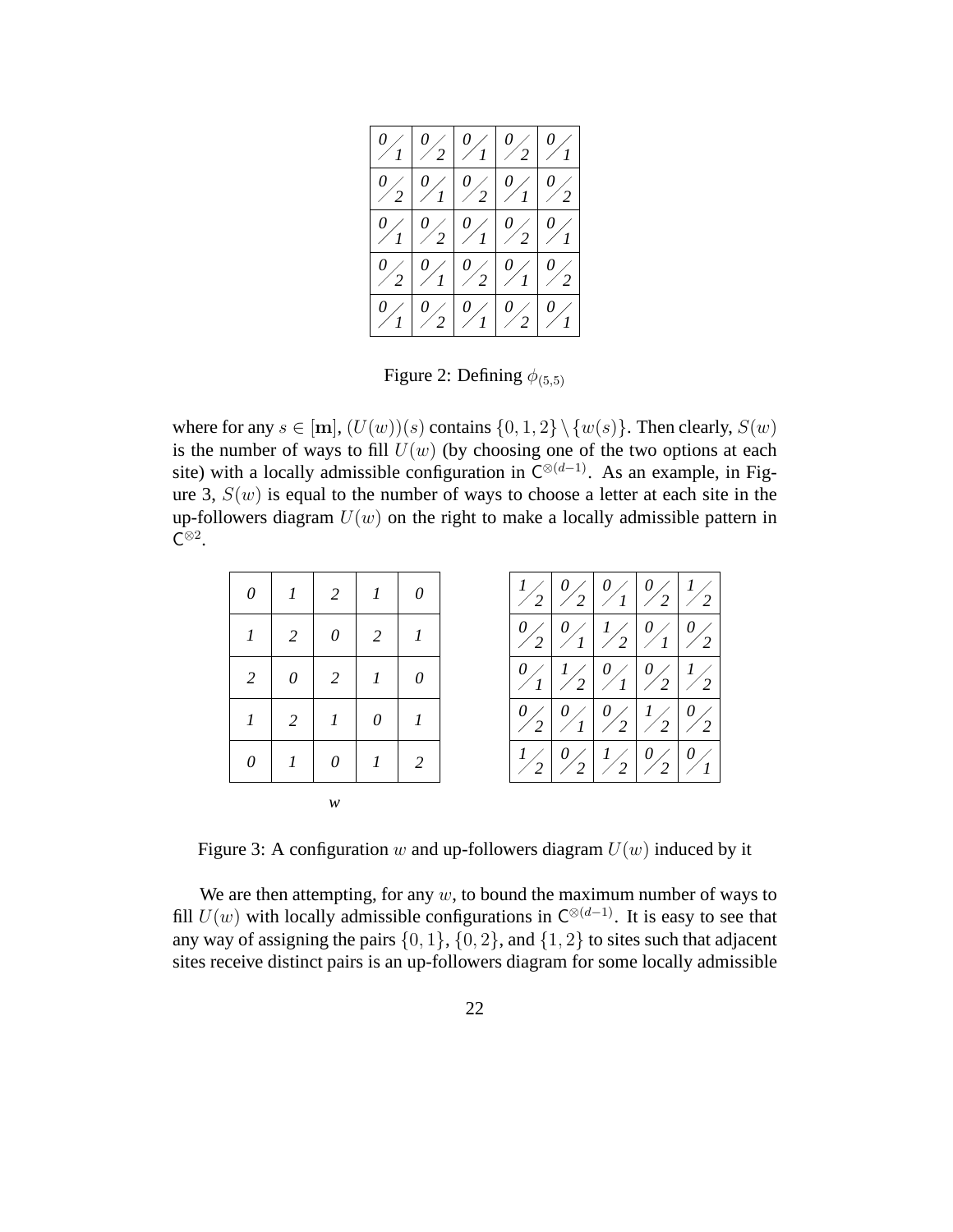w in  $C^{\otimes (d-1)}$ . (This restriction comes from the fact that w itself must be a locally admissible pattern in  $C^{\otimes (d-1)}$ , and so it does not contain the same letter in adjacent sites.)

We will now again recast this problem. Since the intersection of any two distinct 2-element subsets of  $\{0, 1, 2\}$  is a singleton, for each adjacent pair of sites s, t in an up-followers diagram  $U(w)$  of some configuration  $w \in B_{\text{[m]}}(\mathbb{C}^{\otimes (d-1)}),$ exactly one of the four possible ways to choose letters at  $s$  and  $t$  is disallowed in  $C^{\otimes (d-1)}$ . We use this fact to associate to any up-followers diagram  $U = U(w)$  (on the set of sites  $\mathbf{m} \subseteq \mathbb{Z}^d$ ) an object called a *forbidden adjacency chart* or FAC. The FAC associated to U consists of, for every set of 2 adjacent positions  $\{s, t\} \subseteq [m]$ , a forbidden adjacency  $w_{\{s,t\}} \in \{a,b\}^{\{s,t\}}$  defined by

$$
w_{\{s,t\}}(s) = \begin{cases} a & \text{if } \min U(s) = U(s) \cap U(t) \\ b & \text{if } \max U(s) = U(s) \cap U(t) \end{cases}
$$
  
and 
$$
w_{\{s,t\}}(t) = \begin{cases} a & \text{if } \min U(t) = U(s) \cap U(t) \\ b & \text{if } \max U(t) = U(s) \cap U(t). \end{cases}
$$

As an example, Figure 4 contains an up-followers diagram and its associated FAC. (The pair of symbols flanking each edge denotes the forbidden adjacency for the pair of sites sharing that edge.) It is straightforward to check that the number of ways to fill U with a locally admissible configuration in  $C^{\otimes(d-1)}$  is the same as the number of ways to fill the FAC associated to  $U$  by choosing either  $a$  or  $b$  at each site and avoiding all of the forbidden adjacencies.



Figure 4: An up-followers diagram  $U$  and the FAC induced by it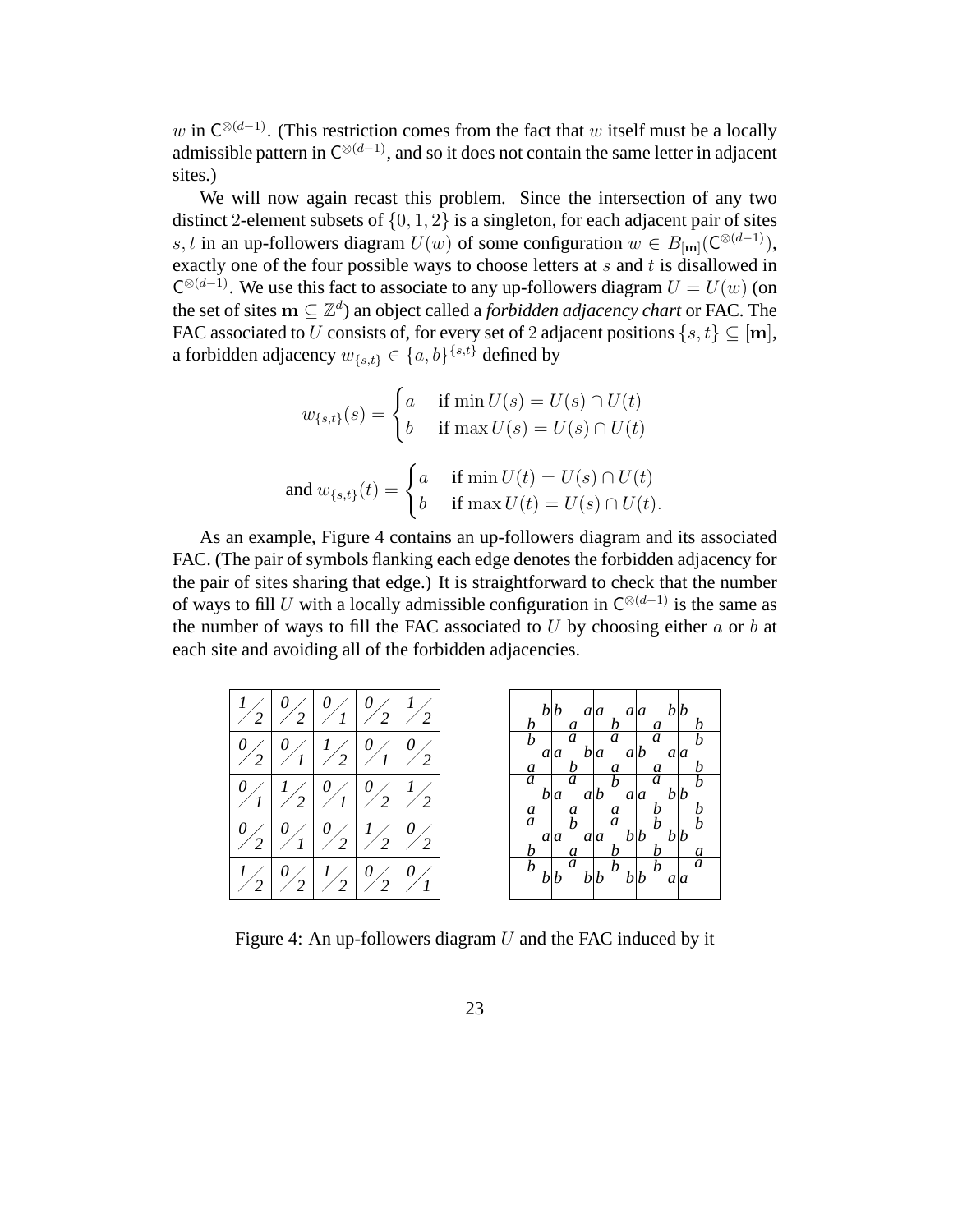It is now sufficient to show that for any FAC, the number of ways to fill it with letters a, b without using any of the forbidden adjacencies is at most the number of globally admissible configurations with the same shape in  $\mathsf{G}^{\otimes (d-1)}$ . We will prove this claim for FACs with any shape in  $\mathbb{Z}^{d-1}$  (not just rectangular prisms), and will prove it by induction on the number of sites in the FAC. To be rigorous, we now say that a general FAC F consists of any finite set  $S \subseteq \mathbb{Z}^{d-1}$  of sites and, for every pair  $\{s, t\}$  of adjacent sites in S, some forbidden adjacency  $w_{\{s,t\}} \in \{a, b\}^{\{s,t\}}$ .

The case where  $F$  has 0 sites is trivial. Assume that the claim is true whenever  $|S| < k$ , and consider an arbitrary FAC F with  $|S| = k$ . Choose any  $x \in S$ . Then we may partition the legal ways of filling  $F$  by the letter at  $x$ . Due to the fact that each pair of adjacent vertices in  $S$  is associated with exactly one forbidden adjacency in F, we may define a partition  $\{A, B\}$  of  $N_x \cap S$ , where A is the set of sites in  $N_x \cap S$  whose letters are forced when an a is placed at x, and B is the set of sites in  $N_x \cap S$  whose letters are forced when a b is placed at x. This means that the number of ways of filling  $F$  is less than or equal to the number of ways of filling  $F|_{S\setminus(\{x\}\cup A)}$  plus the number of ways of filling  $F|_{S\setminus(\{x\}\cup B)}$ , where for any  $T \subseteq S$ ,  $F|_T$  is the FAC with set of sites T and adjacencies inherited from F.

However, by the inductive hypothesis, the number of ways of filling  $F|_{S\setminus(\{x\}\cup A)}$  is less than or equal to  $|B_{S\setminus(\{x\}\cup A)}(G^{\otimes(d-1)})|$ , and the number of ways of filling  $F|_{S \setminus (\{x\} \cup B)}$  is less than or equal to  $|B_{S \setminus (\{x\} \cup B)}(\mathsf{G}^{\otimes (d-1)})|$ . Lemma 3 then implies that the number of ways of filling  $\overline{F}$  is less than or equal to  $|B_{S\setminus\{x\}}(\mathsf{G}^{\otimes(d-1)})|+|B_{S\setminus(\{x\}\cup(N_x\cap S))}(\mathsf{G}^{\otimes(d-1)})|$ . However, by partitioning  $B_S(\mathsf{G}^{\otimes (d-1)})$  by the letter which appears at x, it is fairly clear that  $|B_S(\mathsf{G}^{\otimes (d-1)})| =$  $|B_{S\setminus\{x\}}(\mathsf{G}^{\otimes(d-1)})|+|B_{S\setminus(\{x\}\cup(N_x\cap S))}(\mathsf{G}^{\otimes(d-1)})|$ , completing the induction and the proof.

The following is now obvious by Theorems 6 and 7.

**Corollary 1.**  $h_{\infty}(C) = h_{\text{ind}}(C) = \frac{\ln 2}{2}$ , and for sufficiently large d,  $\frac{\ln 2}{2} + \frac{\ln 2}{2}$  $\frac{12}{2} 2^{-2d} \le$  $h(\mathsf{C}^{\otimes d}) \leq \frac{\ln 2}{2} + 2^{o(d)} 2^{-2d}.$ 

 $\blacksquare$ 

#### **References**

- [1] R.J Baxter, *Hard hexagons: exact solution*, Journal of Physics A: Mathematical and General **13** (1980), L61–L70.
- [2] R. Berger, *The undecidability of the domino problem*, Memoirs of the American Mathematical Society **66** (1966).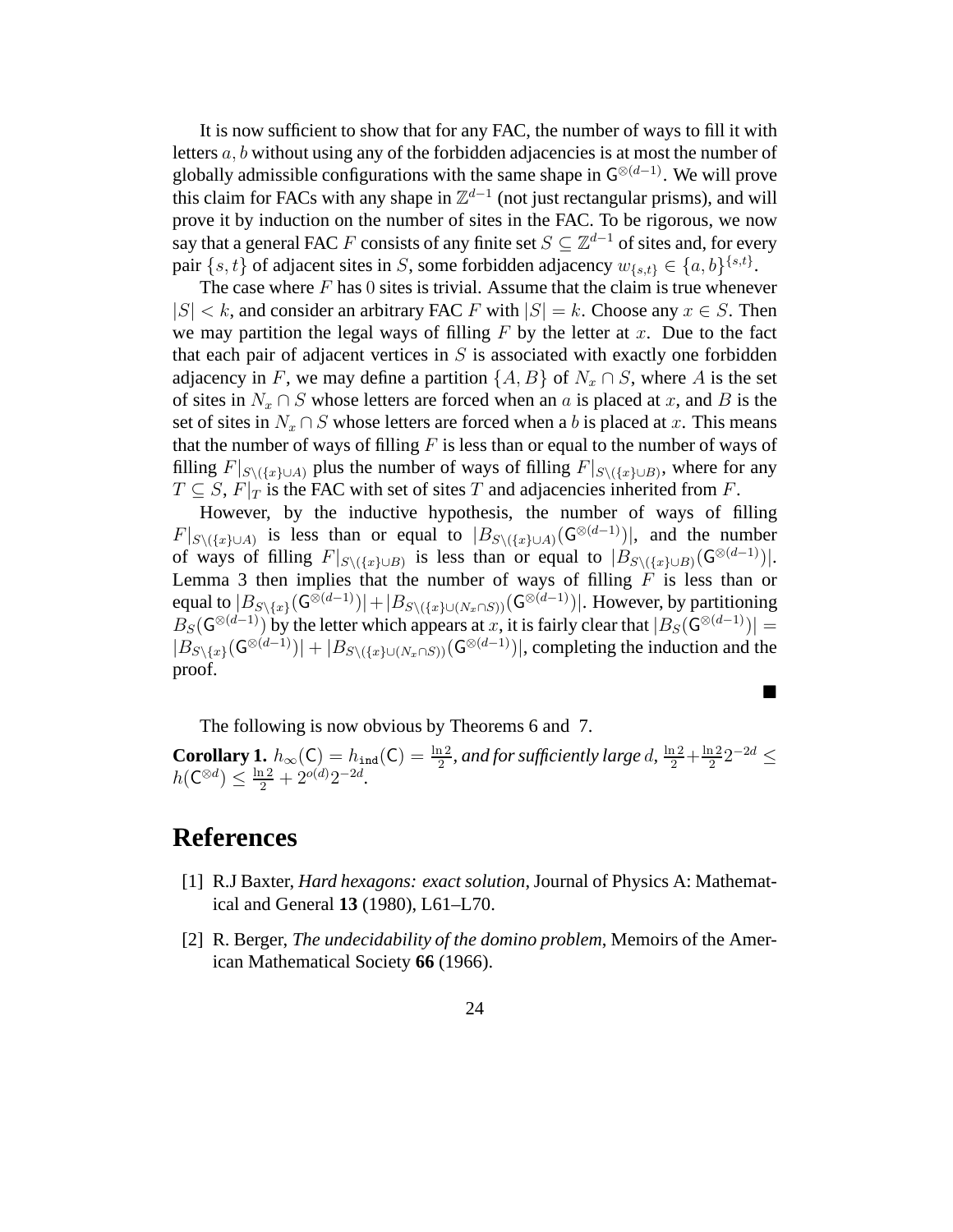- [3] S. Capobianco, *Multidimensional cellular automata and generalization of Fekete's lemma*, Discrete Mathematics and Theoretical Computer Science **10** (2008), 95–104.
- [4] J.C. de Souza, B.H. Marcus, R. New, and Wilson B.A., *Constrained systems with unconstrained positions*, IEEE Transactions on Information Theory **48** (2002), 866–879.
- [5] S. Friedland, *On the entropy of*  $\mathbb{Z}^d$  subshifts of finite type, Linear Algebra Appl. **252** (1997), 199–220.
- [6] , *Multi-dimensional capacity, pressure and hausdorff dimension*, Mathematical Systems in Biology, Communications, Computations, and Finance **134** (2003), 183–222.
- [7] D. Galvin and J. Kahn, *On phase transition in the hard-core model on*  $\mathbb{Z}^d$ ., Combin. Probab. Comput. **13** (2004), no. 2, 137–164.
- [8] M. Hochman and T. Meyerovitch, *A characterization of the entropies of multidimensional shifts of finite type*, Annals of Math., To appear.
- [9] H. Ito, A. Kato, Zs. Nagy, and K. Zeger, *Zero capacity region of multidimensional run length constraints*, The Electronic Journal of Combinatorics **6** (1999).
- [10] P.W. Kastelyn, *The statistics of dimers on a lattice*, Physica A **27** (1961), 1209–1225.
- [11] A.D. Korshunov and Sapozhenko A.A., *The number of binary codes with distance 2*, Problem. Kibernet. **40** (1983), 111–130.
- [12] E.H. Lieb, *Residual entropy of square ice*, Phys. Rev. **162** (1967), no. 1, 162–172.
- [13] D. Lind and B. Marcus, *An introduction to symbolic dynamics and coding*, Cambridge University Press, 1995 (reprinted 1999).
- [14] E. Louidor and B.H. Marcus, *Improved lower bounds on capacities of symmetric 2-dimensional constraints using Rayleigh quotients*, IEEE Transactions on Information Theory, To appear.